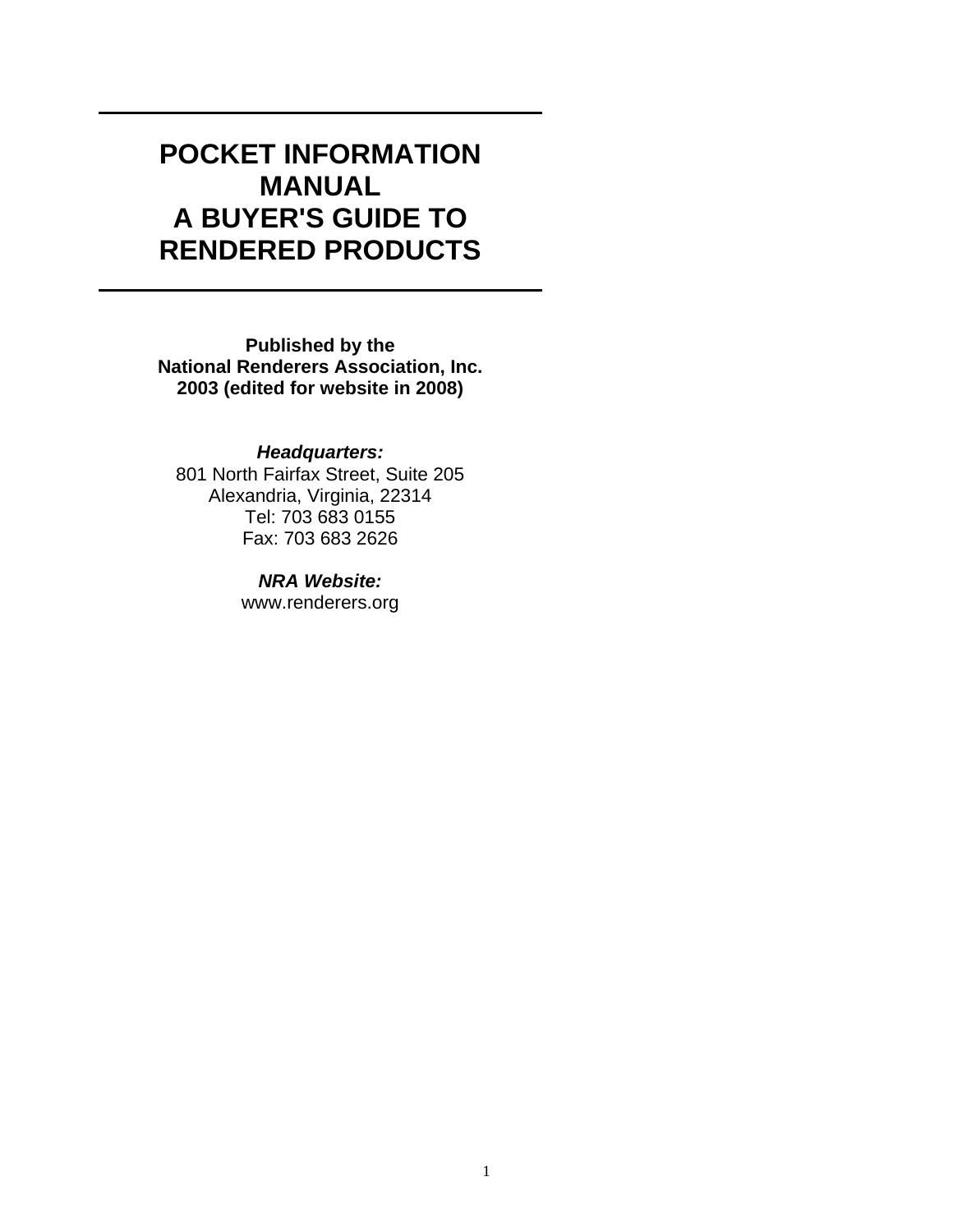## **CONTENTS**

|                            | <b>NRA and its Market</b>                                |            |
|----------------------------|----------------------------------------------------------|------------|
|                            | <b>Development Program</b>                               | 5          |
|                            | <b>Abbreviations of Terms</b>                            | 9          |
|                            | <b>PRODUCTS AVAILABLE FROM</b><br>THE RENDERING INDUSTRY | <u> 10</u> |
|                            | <b>1.1 Fats:</b>                                         |            |
| a)                         | <b>Industrial Tallows</b>                                | 10         |
| b)                         | Edible Beef Tallow                                       | 11         |
| C)                         | Lard                                                     | 13         |
| d)                         | <b>Yellow Grease</b>                                     | 14         |
| e)                         | <b>Feed Grade Fats</b>                                   | 14         |
| f)                         | Fats used as Fuel                                        | 15         |
|                            | <b>Definitions of Energy Terms</b>                       | 17         |
|                            | 1.2 Quality Control Specifications and Tests on          |            |
|                            | <b>Fats and Oils</b>                                     |            |
| a)                         | Free Fatty Acid (FFA                                     | 18         |
| b)                         | Color                                                    | 20         |
| C)                         | Moisture, Impurities, Unsaponifiables                    |            |
|                            | (MIU)                                                    | 21         |
| d)                         | Polyethylene                                             | 22         |
| e)                         | Titer                                                    | 23         |
| f)                         | <b>Iodine Value</b>                                      | 25         |
| g)                         | <b>Rate of Filtration</b>                                | 25         |
| h)<br>$\ddot{\phantom{a}}$ | <b>Pesticide Residues</b><br>$O$ ananifiaatian $U$ alua  | 25<br>nc   |
|                            |                                                          |            |

i) Saponification Value 26<br>
j) Boehmer Number 26 j) Boehmer Number 1996<br>
k) Fatty Acid Profile 1996 1996

- $k$ ) Fatty Acid Profile<br>  $l$ ) Total Fatty Acids l) Total Fatty Acids 27<br>
m) Lead (heavy metal) 27 Lead (heavy metal) 27<br>Chick Edema 27 n) Chick Edema<br>
0) Peroxide Value 28
- Peroxide Value

## **2.1 Animal Protein Meals**

| a)           | Introduction                      | 30 |
|--------------|-----------------------------------|----|
| b)           | Meat-and-Bone-Meal                | 31 |
| $\mathbf{C}$ | <b>Meat Meal</b>                  | 32 |
| $\mathsf{d}$ | <b>Hydrolyzed Feather Meal</b>    | 33 |
| e)           | <b>Poultry By-product Meal</b>    | 35 |
| f            | <b>Blood Meal</b>                 | 36 |
| g)           | <b>Specialized Protein Blends</b> | 37 |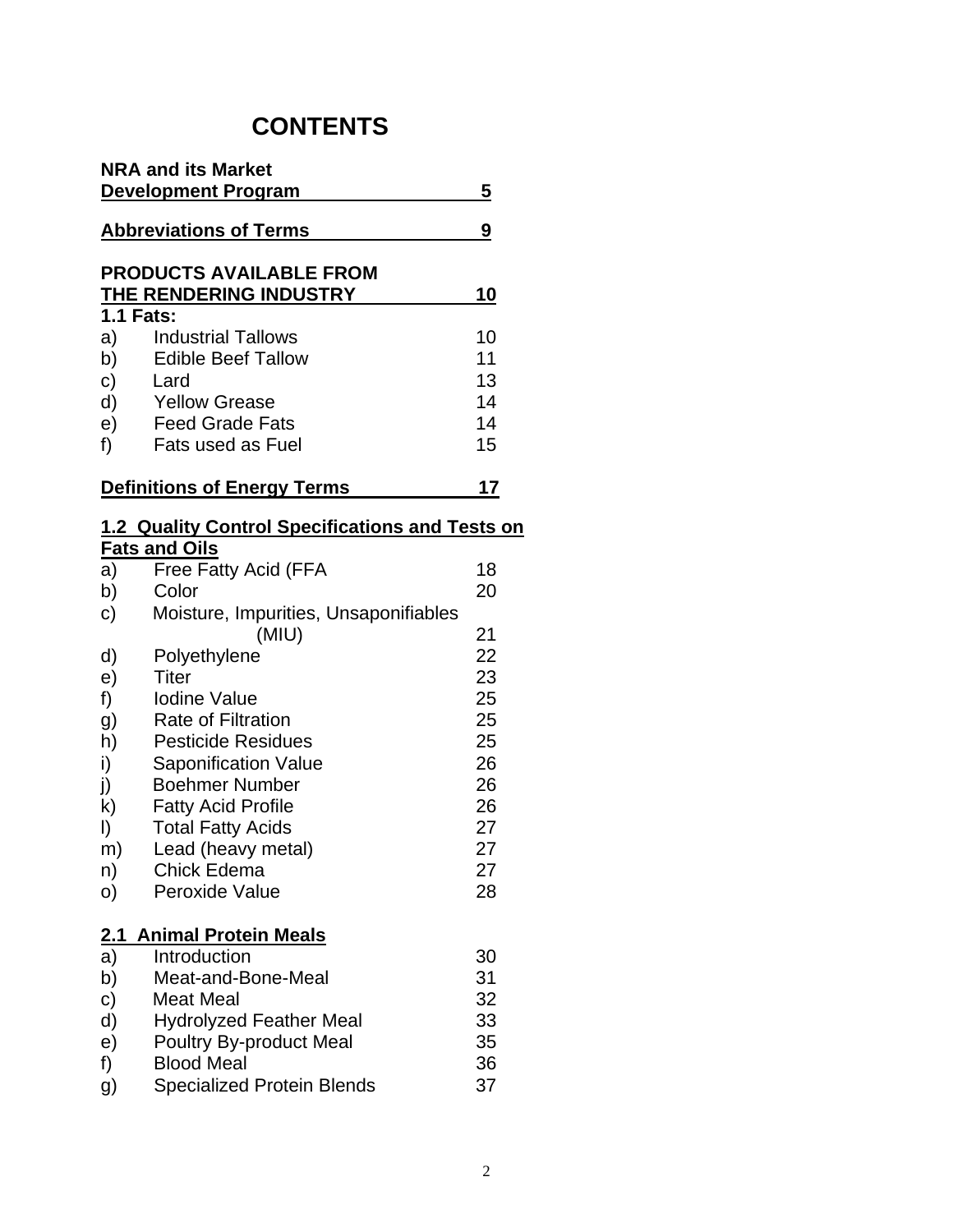#### **2.2 Quality Control Tests and Specifications for Animal Proteins**

| Protein                   | 38 |
|---------------------------|----|
| Fat                       | 38 |
| Moisture                  | 38 |
| Fiber                     | 39 |
| <b>Pesticide Residues</b> | 39 |
| Salmonella                | 39 |
| Digestibility             | 40 |
| Calcium/Phosphorus        | 41 |
| Ash                       | 41 |
| 10 mesh screen test       | 41 |
| Microscopic Analysis      | 41 |
|                           |    |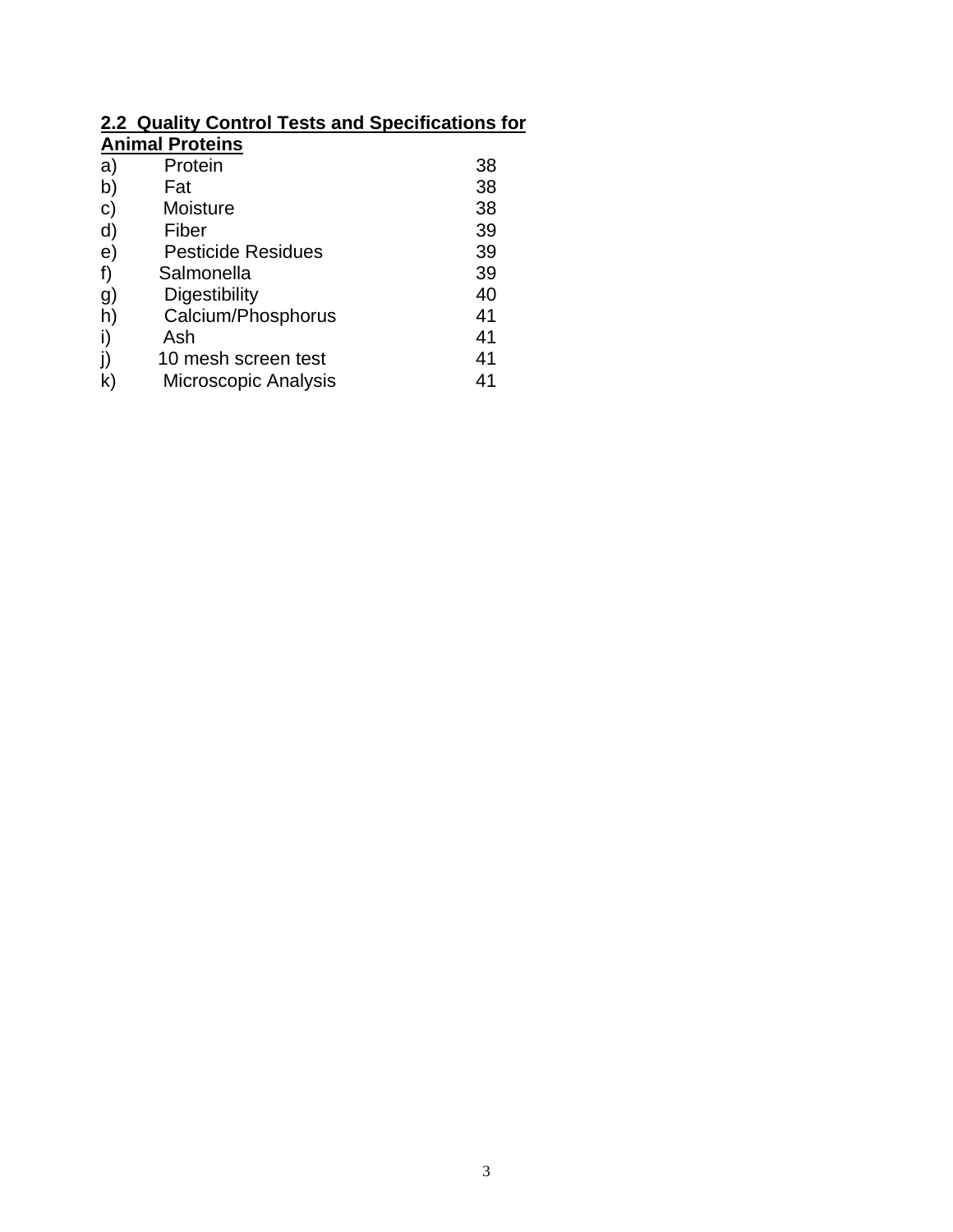## **3. Tables**

| a) | American Fats & Oils Ass. specs. and                  |          |
|----|-------------------------------------------------------|----------|
|    | grades for tallows and greases                        | 12       |
| b) | <b>Specifications for Edible Beef Tallow</b>          | 13       |
| c) | <b>Specifications for Lard</b>                        | 13       |
| d) | <b>Chemical Data of Feed Grade Fats</b>               | 16       |
| e) | <b>Typical Fatty Acid Profiles of Tallow</b>          |          |
|    | and Yellow Grease                                     | 20       |
| f) | Ranges of Titers for Different                        |          |
|    | <b>Fats and Oils</b>                                  | 24       |
| g) | <b>Final Melting Points of Average</b>                |          |
|    | Samples of Fats and Oils                              | 24       |
| h) | Iodine and Saponification Values of                   |          |
|    | <b>Fats and Oils</b>                                  | 26       |
| i) | <b>Quality Control Analysis with</b>                  |          |
|    | <b>Approximate Running Times</b>                      | 29       |
| j) | <b>Typical Analysis of MBM</b>                        | 32       |
| k) | <b>Typical Analysis of Meat Meal</b>                  | 33<br>34 |
| I) | <b>Typical Analysis of Feather Meal</b>               |          |
| m) | <b>Typical Analysis of Poultry By-Product</b><br>Meal | 35       |
| n) | <b>Typical Analysis of Low Ash Poultry</b>            |          |
|    | Meal                                                  | 36       |
| O) | <b>Typical Analysis of Blood meal</b>                 | 37       |
| p) | Physical Properties of Blood meal                     | 37       |
| q) | Amino Acid Digestibilities of Animal                  |          |
|    | Proteins                                              | 42       |
| r) | Nutrient composition of animal protein                |          |
|    | meals                                                 | 42       |
| s) | Solidification Properties of                          |          |
|    | <b>Saturated Fats and Triglycerides</b>               | 43       |
| t) | <b>FAC Lovibond Color Comparison</b>                  | 44       |
| u) | <b>Approximate Densities</b>                          |          |
|    | of Commercial Fats                                    | 44       |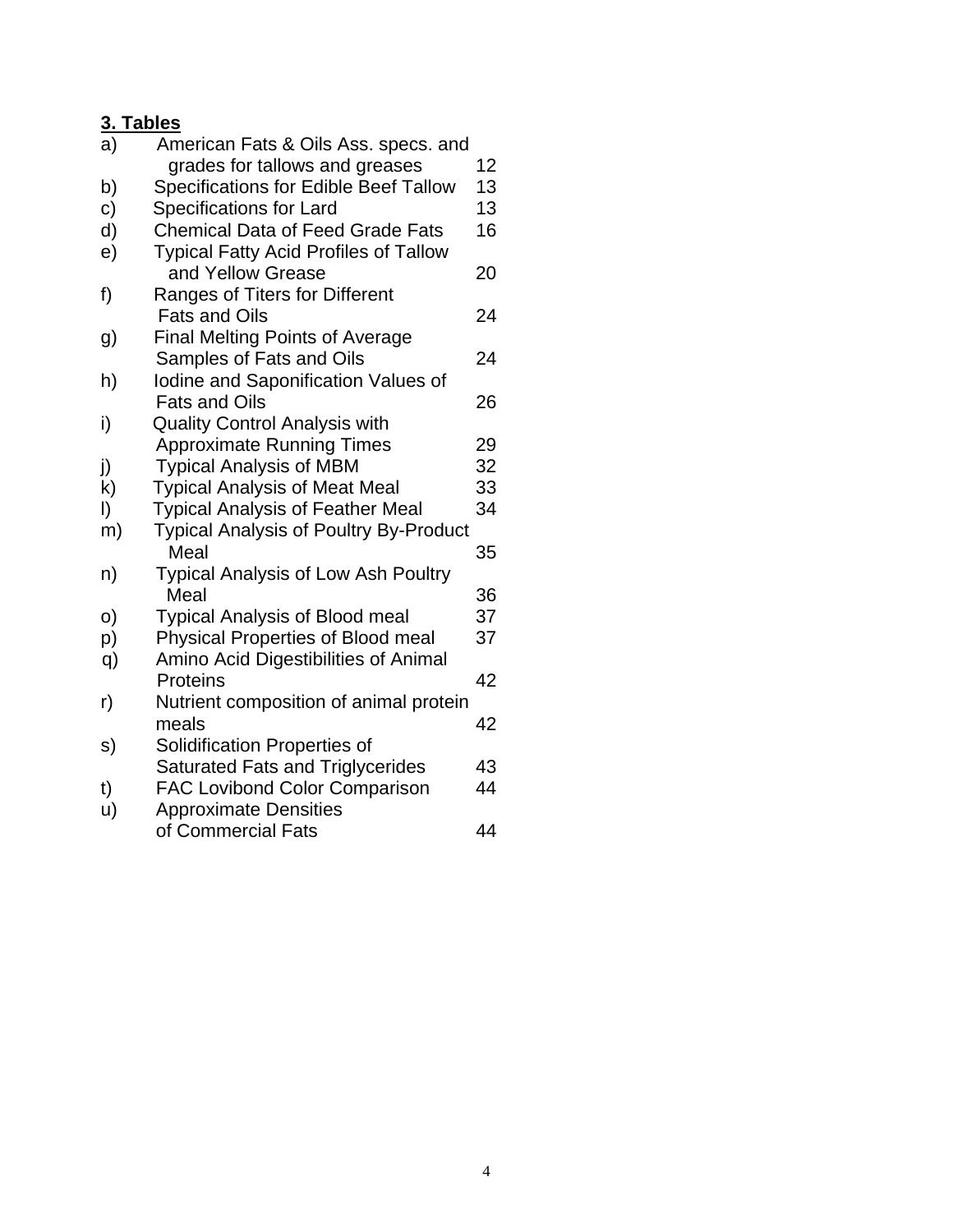# **NRA and its Market Development Program**

The National Renderers Association (NRA) is a U.S. trade organization representing more than 200 companies producing animal and poultry by-products and supplier firms servicing the industry. The association also has an International Membership representing rendering companies and service industries from all continents. (Visit our website at [www.renderers.org](http://www.renderers.org/) for a list of members)

The National Renderers Association is headquartered in the Washington DC Metropolitan area (Alexandria, Virginia, USA), with offices in Hong Kong and Mexico City.

The organization was formed in 1933 by a small group of renderers who believed there was a need for a cooperative effort to deal with the problems of the industry.

The association continues to work to resolve current industry issues, to promote demand for rendered products internationally, to sponsor research and development of new product ideas, and to represent the industry to regulatory agencies and the general public.

The NRA works to promote more efficient and increased use of rendered products by arranging educational seminars, organizing trade delegations, sponsoring research and disseminating trade and technical information worldwide.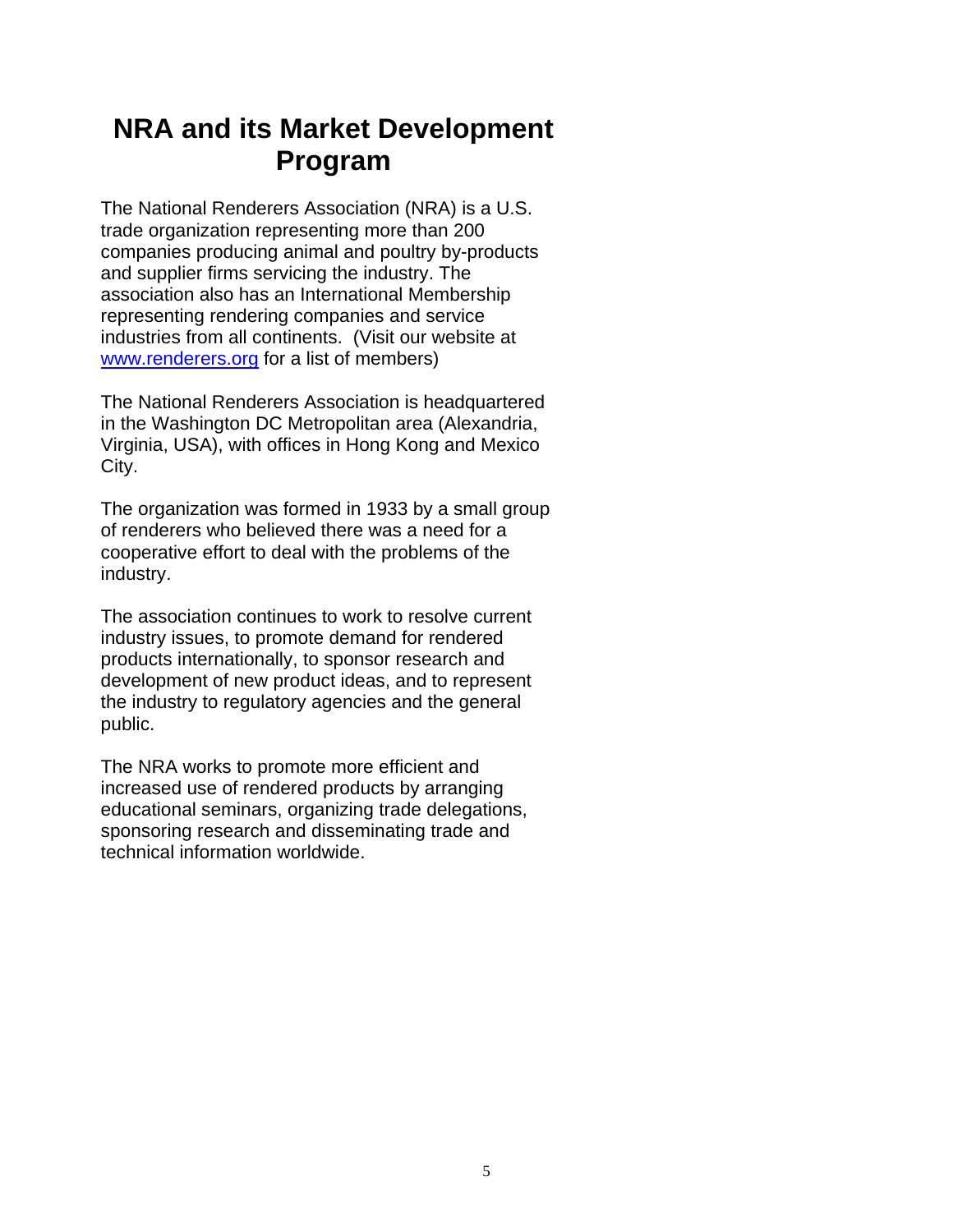*What are Rendered Products used for*? World production of animal fats is more than 6.8 million tonnes of which more than half is produced in North America. Rendered products are used in five major sectors of today's economy.

The first, and most important, is in livestock, poultry and aquaculture production, where animal fats and proteins are used in efficient, high energy rations. This helps to increase production efficiency, thereby making meat, milk and egg products more affordable. Judicious use in pet foods helps sustain the health and longevity of companion animals.

Industrial use creates a second sector. As many as 3000 modern industrial products contain lipids and lipid derivatives. Some of the major applications for rendered products include the chemical industry, metallurgy, rubber and in crop protection agents and fertilizer formulations.

Third is the manufacture of soaps and personal are products. Tallow is still the basic ingredient in making both toilet and laundry soaps. The global market for these products continues to grow.

The food industry which uses edible tallow, lard and other edible animal by-products such as defatted meat tissue, gelatin and blood meal, form a fourth sector.

Finally, an emerging industrial use is the production of biodiesel from animal fats and recovered cooking oils. Environmental benefits drive the growth of this market.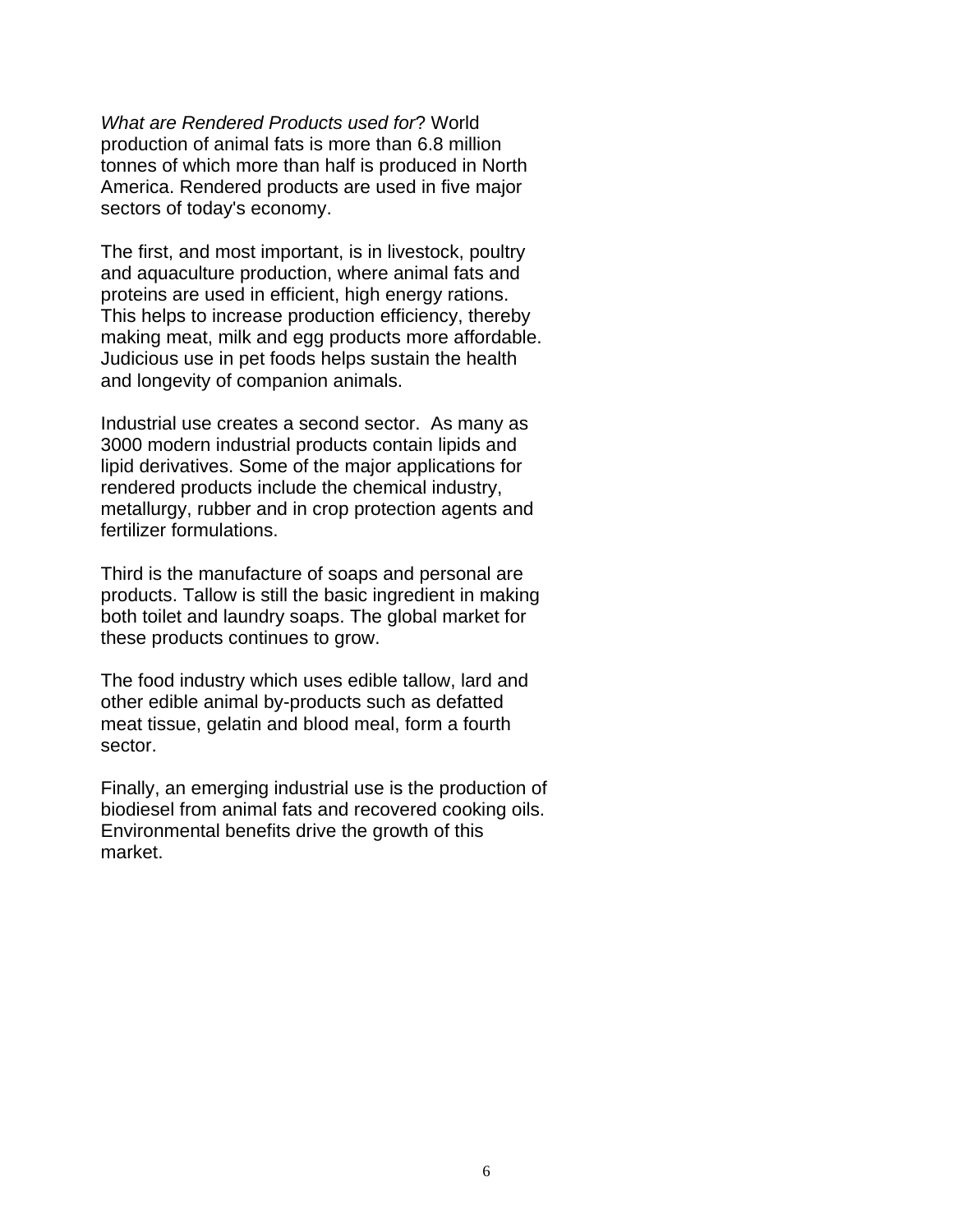Despite the constant challenge from competing commodities, animal fats and proteins maintain an important role in world trade. Finding high-value uses for animal by-products is a key component to the sustainability of animal agriculture.

NRA takes pride in contributing to general economic development, protecting animal and public health and benefiting our environment.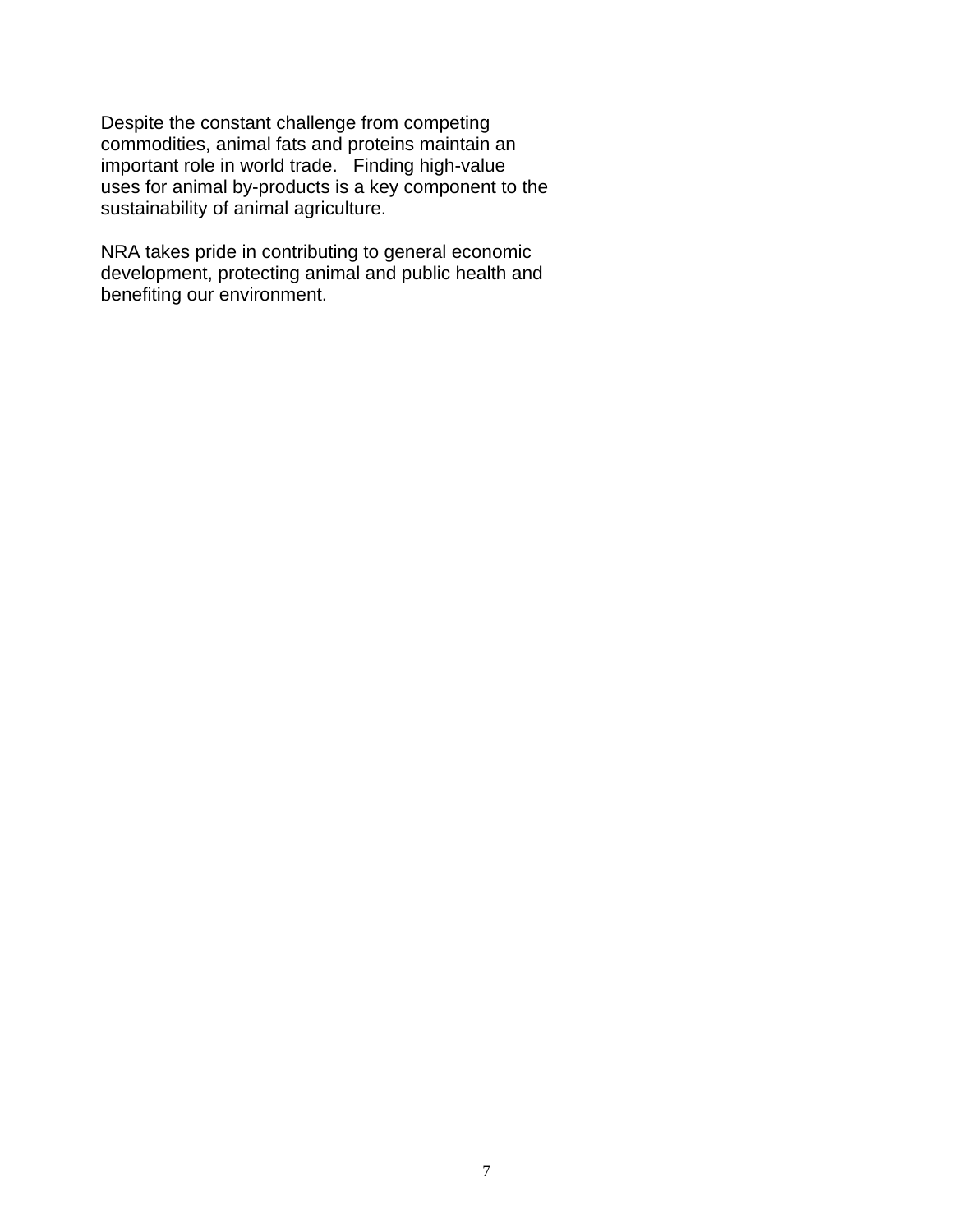## **INFORMATION MANUAL**

# **A BUYER'S GUIDE TO RENDERED PRODUCTS**

For a list of exporters of the products mentioned in this manual, please visit the National Renderers Association website at -

## **www.renderers.org**

The National Renderers Association is grateful for the following information which has been provided by its member companies.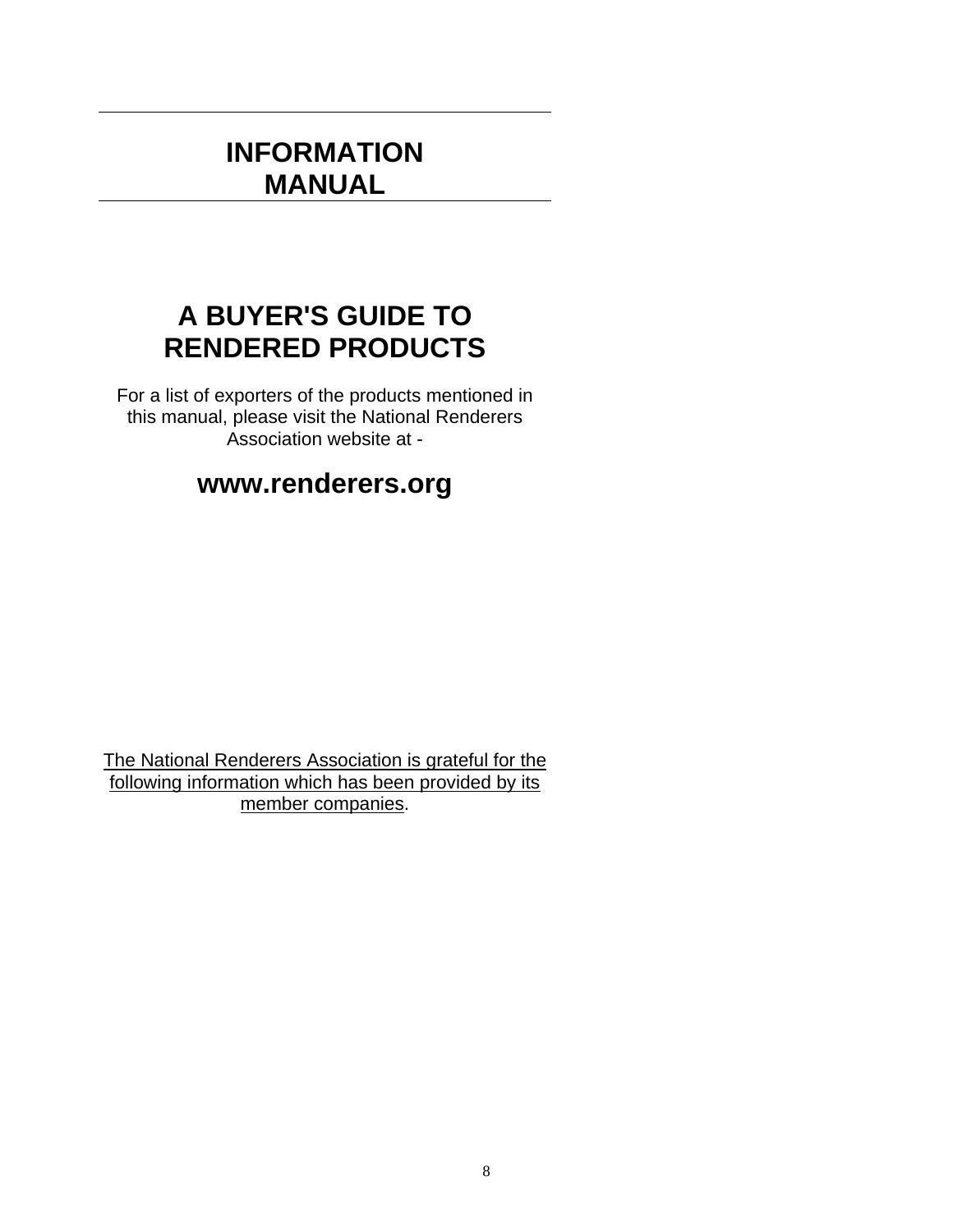# **Abbreviations of Terms**

| FFA | <b>Free Fatty Acids</b>               |
|-----|---------------------------------------|
| FAC | <b>Fat Analysis Committee</b>         |
| R&B | <b>Refined and Bleached</b>           |
| MIU | Moisture, Unsaponifiables, Impurities |
| IV  | <b>Iodine Value</b>                   |
| PV  | Peroxide Value                        |
| FGF | <b>Feed Grade Fats</b>                |
| PE  | Polyethylene                          |
| SV  | <b>Saponification Value</b>           |
| meq | Milli-equivalents                     |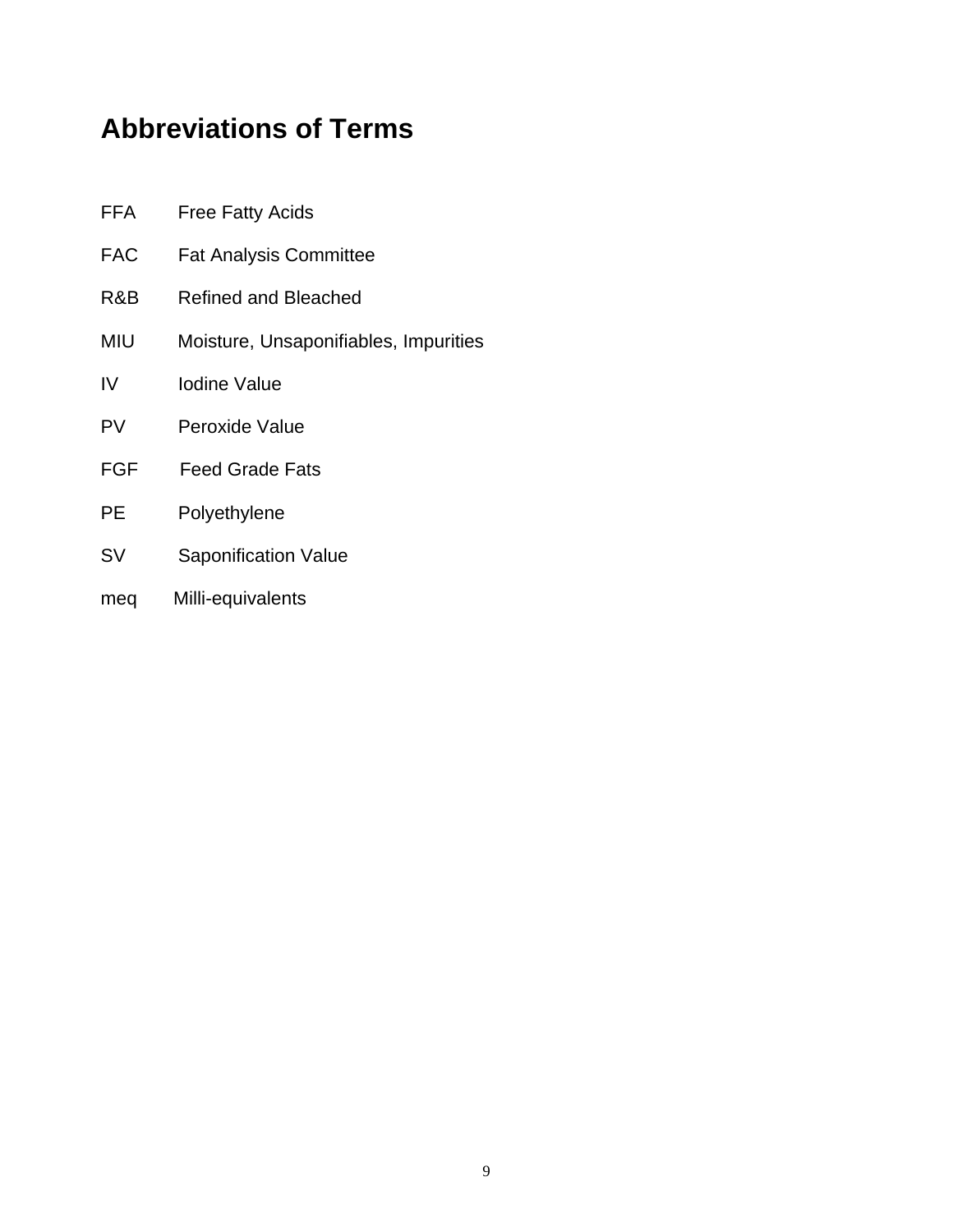# **PRODUCTS AVAILABLE FROM THE RENDERING INDUSTRY**

## **1.1 Fats:**

## **a) Industrial Tallows***:*

Animal tissue containing fat is converted to tallow by a process called rendering. Basically, rendering is a procedure by which lipid material is separated from meat tissue and water under the influence of heat and pressure.

There are two principal methods of rendering:

In the wet rendering process (old method) the animal tissue is placed in an enclosed pressure vessel (cooker) and superheated steam is injected to provide both heat and agitation. The mixture is cooked at 230- 250ºF (110-120ºC) for three to six hours. At the end of this period, the mixture settles into three phases: a top fat layer which is drawn off; an intermediate water layer and a bottom layer consisting primarily of proteinaceous material. This method is no longer in wide usage. Protein and fat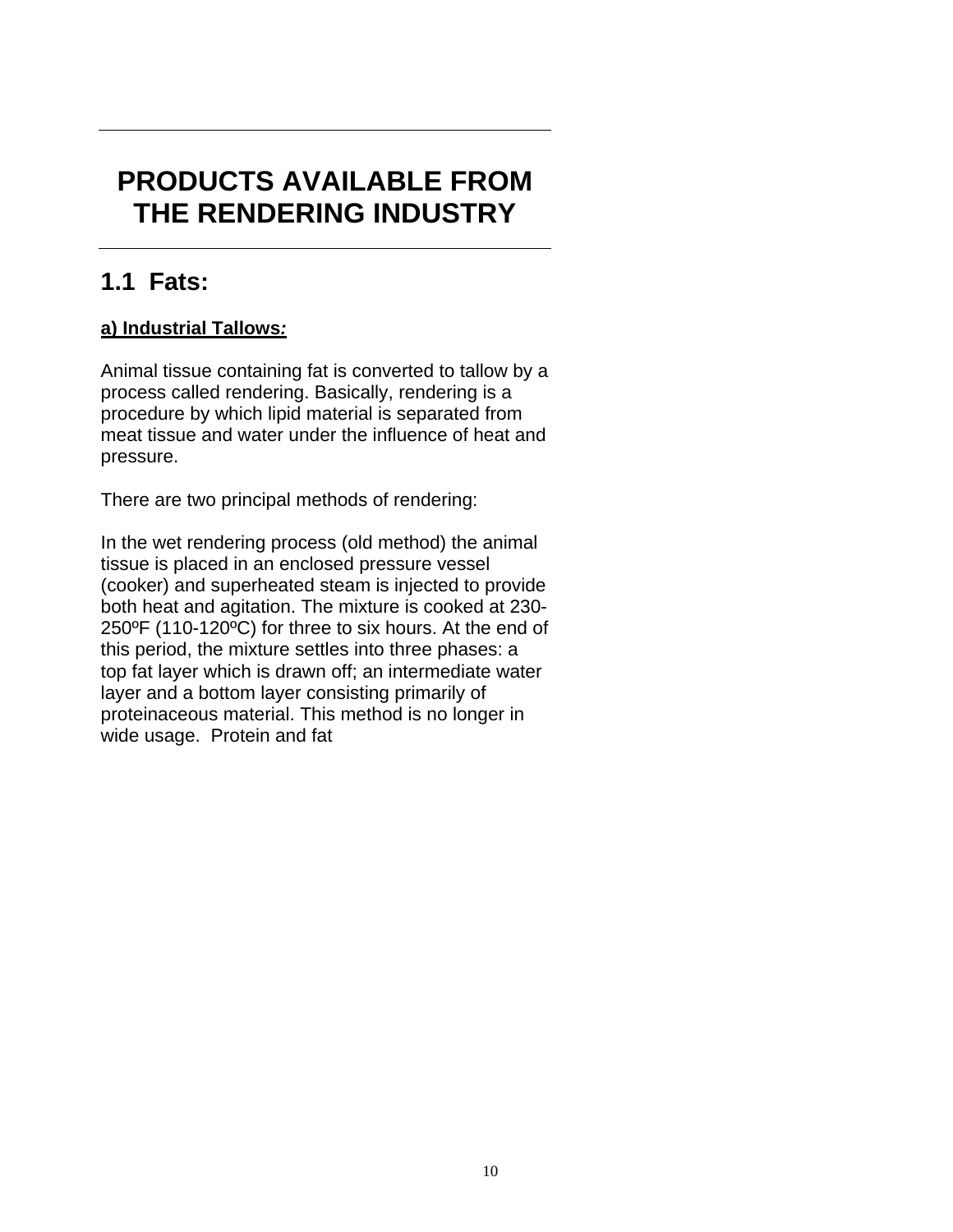quality were more easily compromised during the extended cooking time.

In dry rendering process, the fatty tissue is heated in jacketed containers, mechanical agitation is provided, and the water is evaporated either at atmospheric or at increased pressure.

More modern rendering plants feature a continuous rendering process with automated operation, and highly sophisticated air and water pollution prevention equipment.

The sources from which the renderer obtains his raw materials are:

- Packinghouse by-products, such as organ fats, offal, bones and blood
- **Boning house material which consists of bones** and meat trimmings
- **Meat market trimmings including adipose and** inter-muscular fats, bone, cartilage and meat trimmings
- **Restaurant greases: Recovered cooking oils** (these are processed and stored separately)
- Fallen animals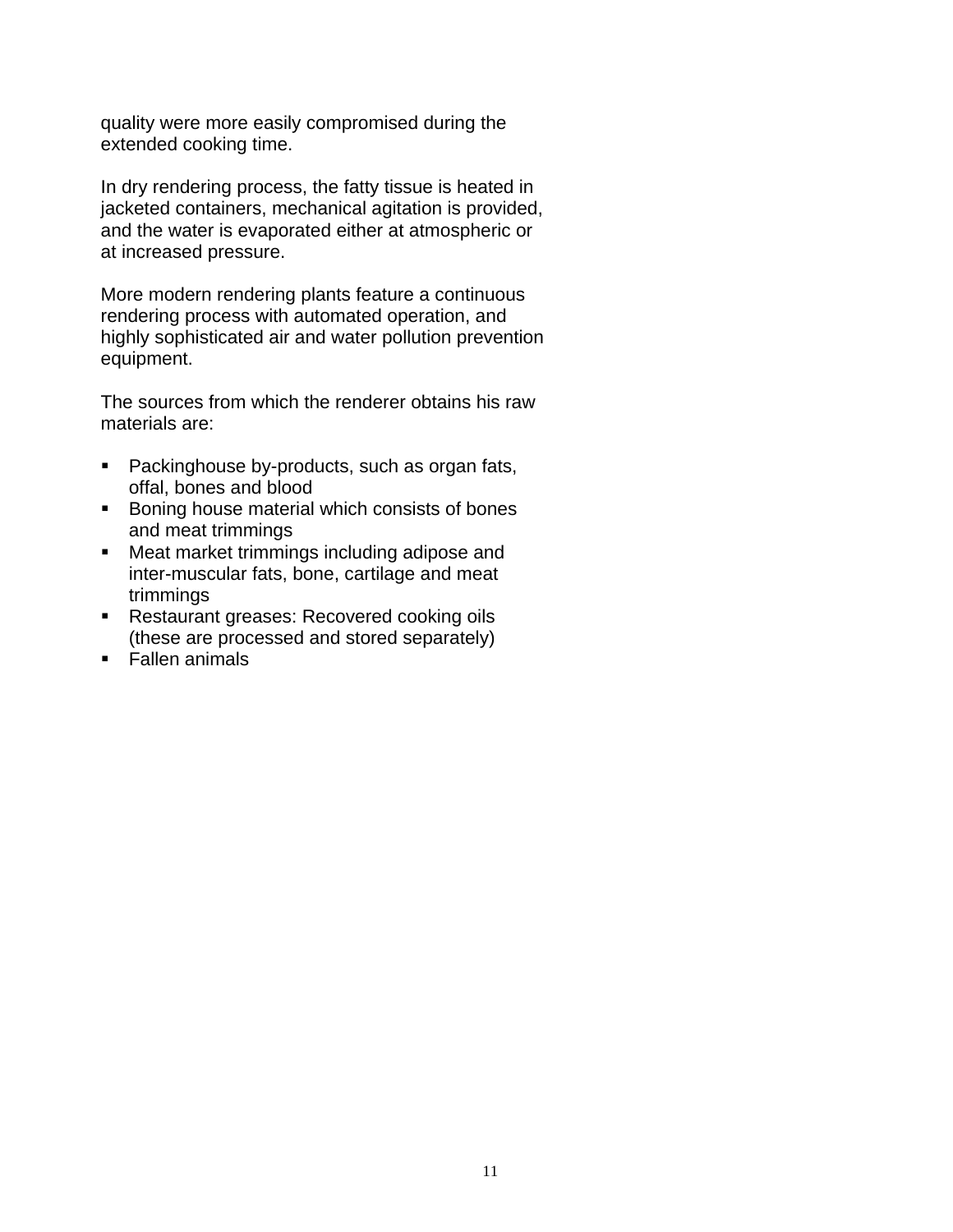| <b>Grades</b>                 |              |            | <b>Specifications</b> |      |            |
|-------------------------------|--------------|------------|-----------------------|------|------------|
|                               | <b>TITER</b> | <b>FFA</b> | <b>FAC</b>            | R&B  | <b>MIU</b> |
|                               | Min °C       | max        | max                   | max  |            |
| 1)<br>Edible tallow           | 41.0         | 0.75       | 3                     | none | $\star$    |
| 2)<br>Lard (edible)           | 38.0         | 0.50       | $***$                 | none | $\star$    |
| Top white tallow<br>3)        | 41.0         | 2          | 5                     | 0.5  | 1          |
| 4)<br>All beef packer tallow  | 42.0         | 2          | none                  | 0.5  | 1          |
| 5)<br>Extra fancy tallow      | 41.0         | 3          | 5                     | none | 1          |
| 6)<br>Fancy tallow            | 40.5         | 4          | 7                     | none | 1          |
| 7)<br>Bleachable fancy tallow | 40.5         | 4          | none                  | 1.5  | 1          |
| 8)<br>Prime tallow            | 40.5         | 6          | 13-11B                | none | 1          |
| 9)<br>Special tallow          | 40.0         | 10         | 21                    | none | 1          |
| No 2 tallow<br>10)            | 40.0         | 35         | none                  | none | 2          |
| A tallow<br>11                | 39.0         | 15         | 39 2                  | none | 2          |
| 12)<br>Choice white grease    | 36.0         | 4          | $13 - 11B$            | none | 1          |
| 13)<br>Yellow grease          | $***$        | ***        | 39                    | none | 2          |

**Table a: American Fats and Oils Association specifications for Tallows and Greases** 

*\* moisture maximum 0.20%. Insoluble impurities maximum 0.05% \*\* Lovibond color 5 1/4 inch cell - max 1.5 red. Lard peroxide* 

 *value 4.0 meq/kg max* 

*\*\*\* Titer minimum and FFA maximum, when required, to be negotiated between buyer and seller on a contract by contract basis* 

## **b) Edible Beef Tallow:**

US edible beef tallow is made exclusively from the highest quality edible beef fat processed for human consumption and inspected by the United States Department of Agriculture's (USDA) Food Safety and Inspection Service (FSIS).

US edible tallow, certified and inspected in foodgrade plants, is available deodorized or undeodorized. Deodorized tallow does not alter the taste of foods, whereas undeodorized tallow is often selected to enhance the flavor of foods.

In the US regulations specifically restrict meat plants to the processing of only one type of animal, no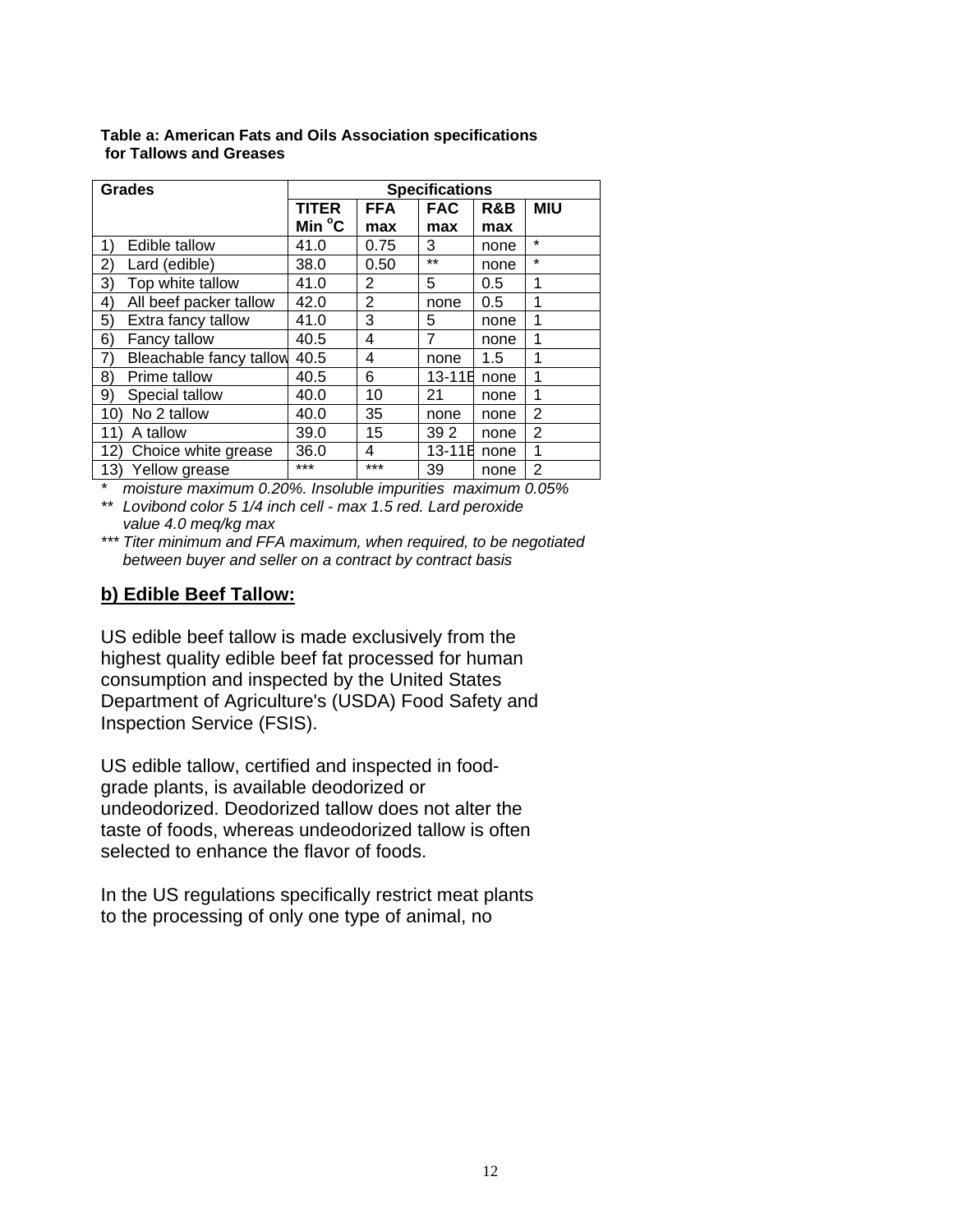mixing of different animal fats can occur. These USDA regulations ensure that the product is 100 percent pure beef fat. Certified Halal and Kosher tallow are also available in the US.

| Table b:  USDA-certified Edible Beef Tallow has the |  |  |
|-----------------------------------------------------|--|--|
| following technical specifications*:                |  |  |

| Titer (min)            | 41                                 |
|------------------------|------------------------------------|
| FAC (max)              | 3                                  |
| R&B (max)              | none                               |
| FFA (max)              | 0.75%                              |
| maximum lodine value   | 40-45                              |
| Initial peroxide value | 1.0 meq/kg max                     |
| Soap                   | 5ppm max                           |
| Moisture and volatiles | $0.1\%$ max                        |
| Wiley melting point)   | 107-114°F (42-45°C)                |
| FAC color index        | 10 Yellow, 1 Red                   |
| Smoke point            | 435°F min (224°C)                  |
| Flash point (min)      | $600^{\circ}$ F (315 $^{\circ}$ C) |

*These characteristics will ensure a flavorful fried or baked food and a long shortening life in the fryer.* 

*\*Sources: American Fats and Oils Association and American Oil Chemists Society* 

## **c) Lard:**

Lard is the fat rendered from fresh, clean, sound tissues of pigs in good health at the time of slaughter. The composition, characteristics and consistency of lard vary greatly according to the feeding regime. The higher the level of unsaturated fats in the diets of pigs the softer (higher IV) the fat.

#### **Table c: USDA-certified Lard has the following technical specifications:**

| Titer (min)                | $38^{\circ}$ C |
|----------------------------|----------------|
| FFA (max)                  | 0.5%           |
| FAC (max)                  | 39             |
| <b>Lovibond Color</b>      | $1.5$ red      |
| $(51/4$ inch cell - max)   |                |
| Moisture (max)             | 0.2%           |
| Insoluble impurities (max) | 0.05%          |
| $PV$ (max)                 | 4meg/kg        |

*Source: American Fats and Oils Association*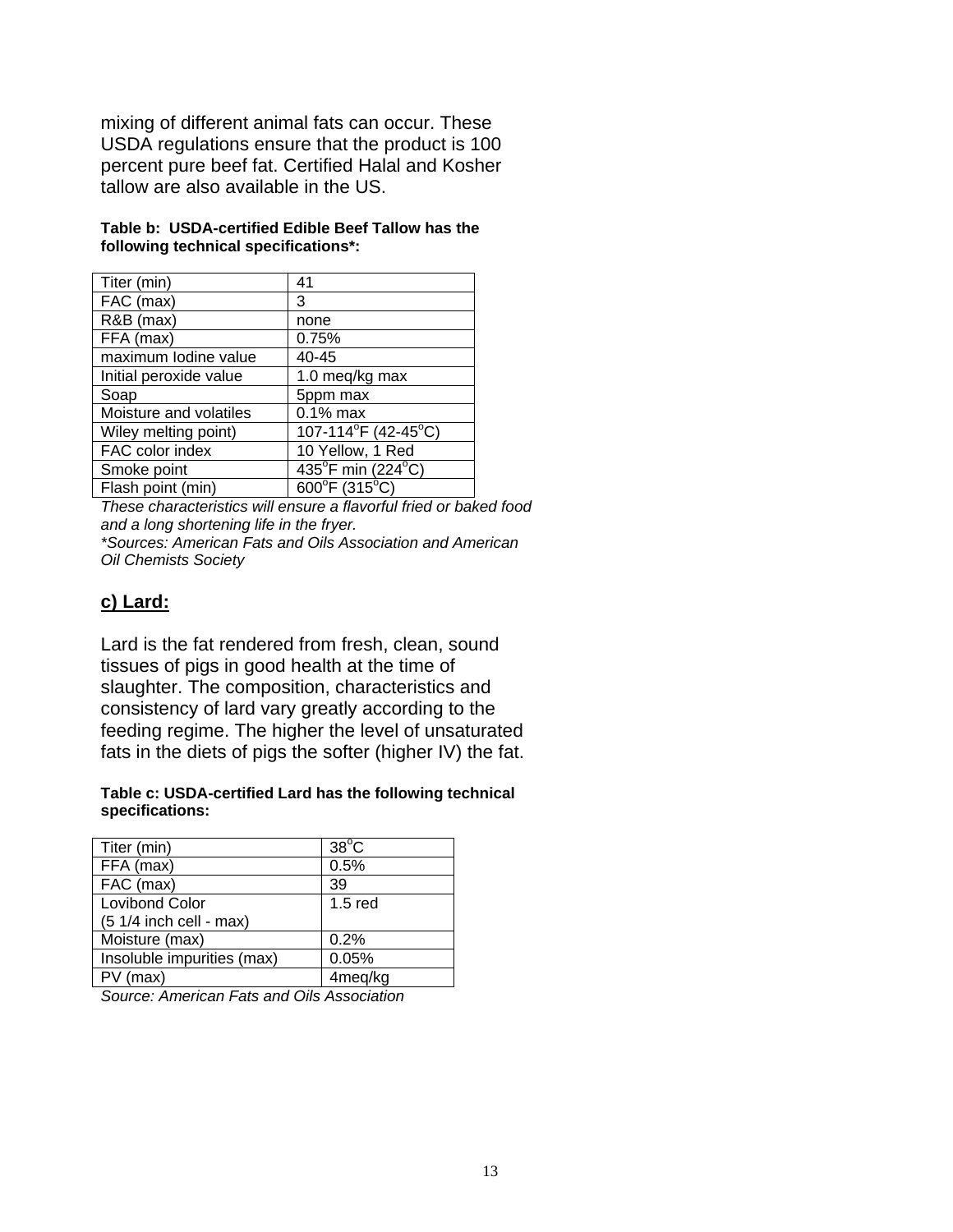#### **d) Yellow Grease:**

This material is usually made up of restaurant greases (fats and oils from cooking). Another source could be from rendering plants producing lower quality greases. The specifications for yellow grease are as follows:

FFA - 15% max FAC - 39 max MIU - 2% max Pesticide Residue - (refer to 1.2h)

## **e) Feed Grade Fats:**

Feed grade fats are often stabilized blends of animal and vegetable fats. They are produced in the commercial processes of rendering offal from livestock and poultry tissues. Feed fats consist predominantly of triglyceride of fatty acids and contain no added free fatty acids.

Any tallow or grease could come under this category although only the low grade tallow or greases are used since they are less expensive.

With the expanding use of fats in feed, some Feed Grade Fats may include acidulated vegetable soap stock blended with tallows/greases.

The major benefits of using Feed Grade Fats in Animal Feeds are listed here.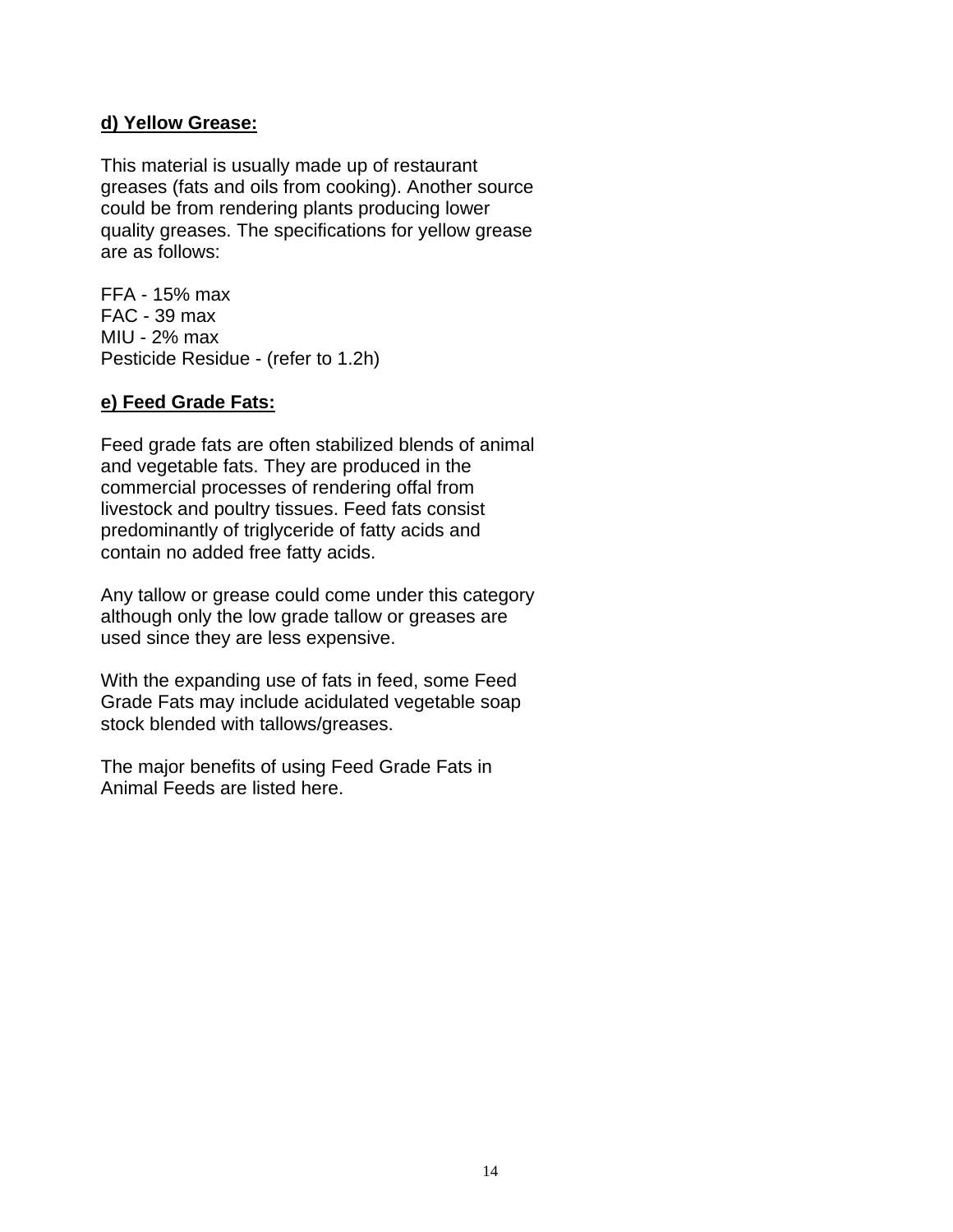They:

- **EXEDE:** increase the energy density
- **Perovide essential fatty acids to poultry, swine and** pets
- **improve feed palatability**
- **e** enhance nutrient (vitamin) utilization
- **F** improve animal performance (growth rate, feed efficiency, milk production, survival rates and body condition etc.)
- **•** reduce dustiness
- **•** reduce wear and maintenance on machinery
- **facilitate shipping of bulk feed**
- **PEDEPERITHM** prevent the separation of mixed feed ingredients

## **(f) Fats used as fuel.**

Because of their chemical composition, fats release concentrated amounts of energy when burned. This energy can be used as a heat source in industrial boilers or to fuel furnaces. Most fats provide comparable amounts of heat to common fuel oils.

Rendered fats, like vegetable oils, can be used to make biodiesel. This process produces two products, crude glycerol and biodiesel (methyl or ethyl esters), depending on the type of alcohol used as a catalyst.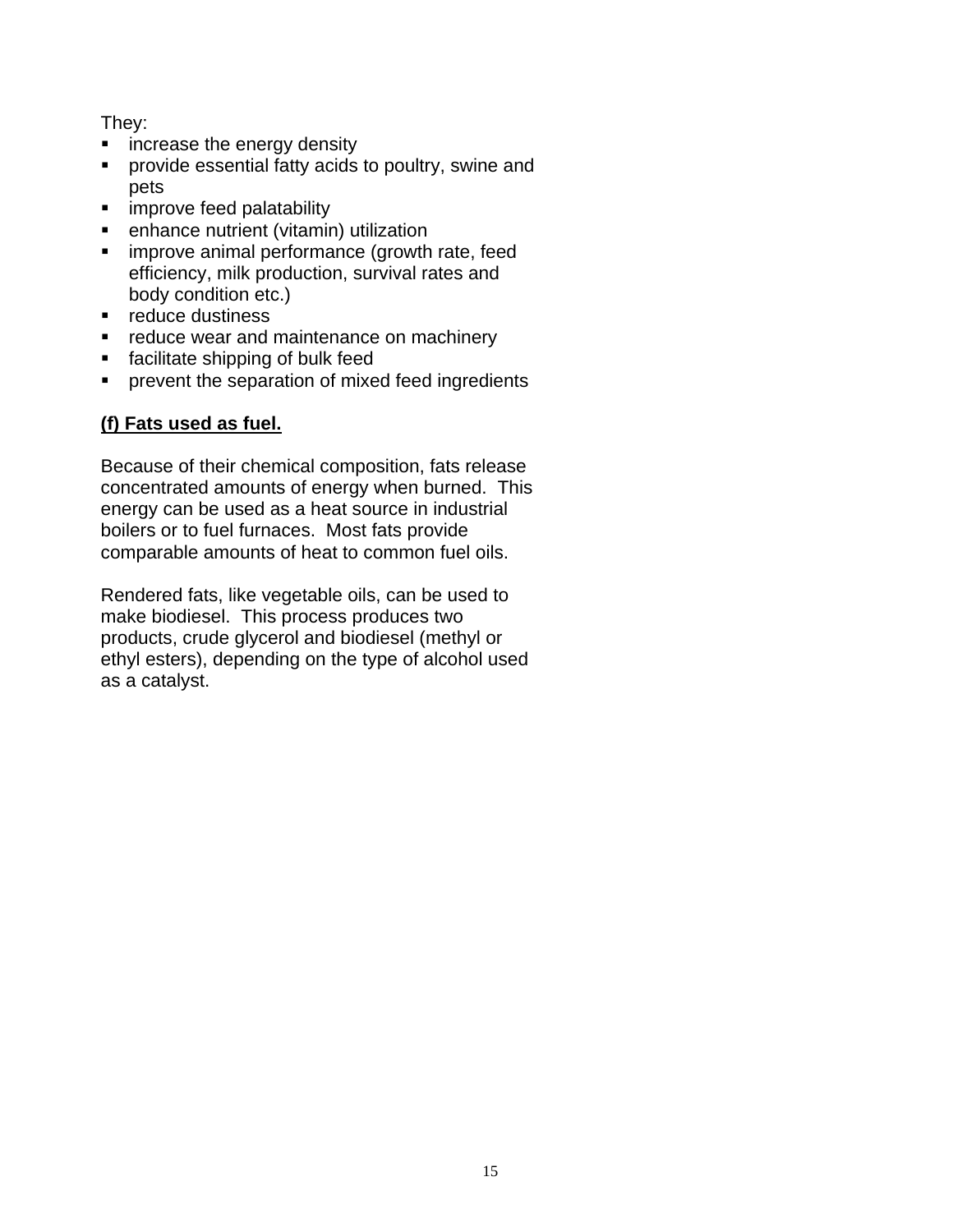## **Table d: Chemical Data of Feed Grade Fats: Average values**

| <b>Fat Source</b>                               | $\rm ^{\circ}C$ | $\%$           | Max%  | Iodine   |             |           | % Fatty Acids |          |
|-------------------------------------------------|-----------------|----------------|-------|----------|-------------|-----------|---------------|----------|
|                                                 | Titer           | MIU*           | FFA** | Value    | $U/S***$    | Sat.      | Unsat.        | Linoleic |
| FGF - for all feeds                             | $29 - 45$       | $2 - 4$        | 40    | 40 - 100 | $1.0 - 3.0$ | $25 - 50$ | 50-75         | 4-40     |
| $FGF - for milk$                                | 38-41           | 1              | 5     | 47       | 1.0         | 50        | 50            | 4        |
| replacers                                       |                 |                |       |          |             |           |               |          |
| All-beef tallow                                 | 38-43           |                | 5     | 47       | 1.0         | 50        | 50            | 4        |
| All-pork fat                                    | 32-37           | 2              | 15    | 68       | 1.6         | 38        | 62            | 12       |
| All-poultry fat                                 | 28-33           | $\overline{2}$ | 15    | 85       | 2.6         | 28        | 72            | 20       |
| Acidulated veg                                  | 28-35           | $4 - 6$        | 70    | 32       | 4.1         | 20        | 80            | 2        |
| soapstock                                       |                 |                |       |          |             |           |               |          |
| Palm Oil                                        | 28-36           | 2              | 5     | 53       | 1.4         | 42        | 58            | 10       |
| *MIU = moisture, insolubles and unsaponifiables |                 |                |       |          |             |           |               |          |
| ** $FFA = free$ fatty acids                     |                 |                |       |          |             |           |               |          |
| *** U/S = unsaturate: saturate ratio            |                 |                |       |          |             |           |               |          |
|                                                 |                 |                |       |          |             |           |               |          |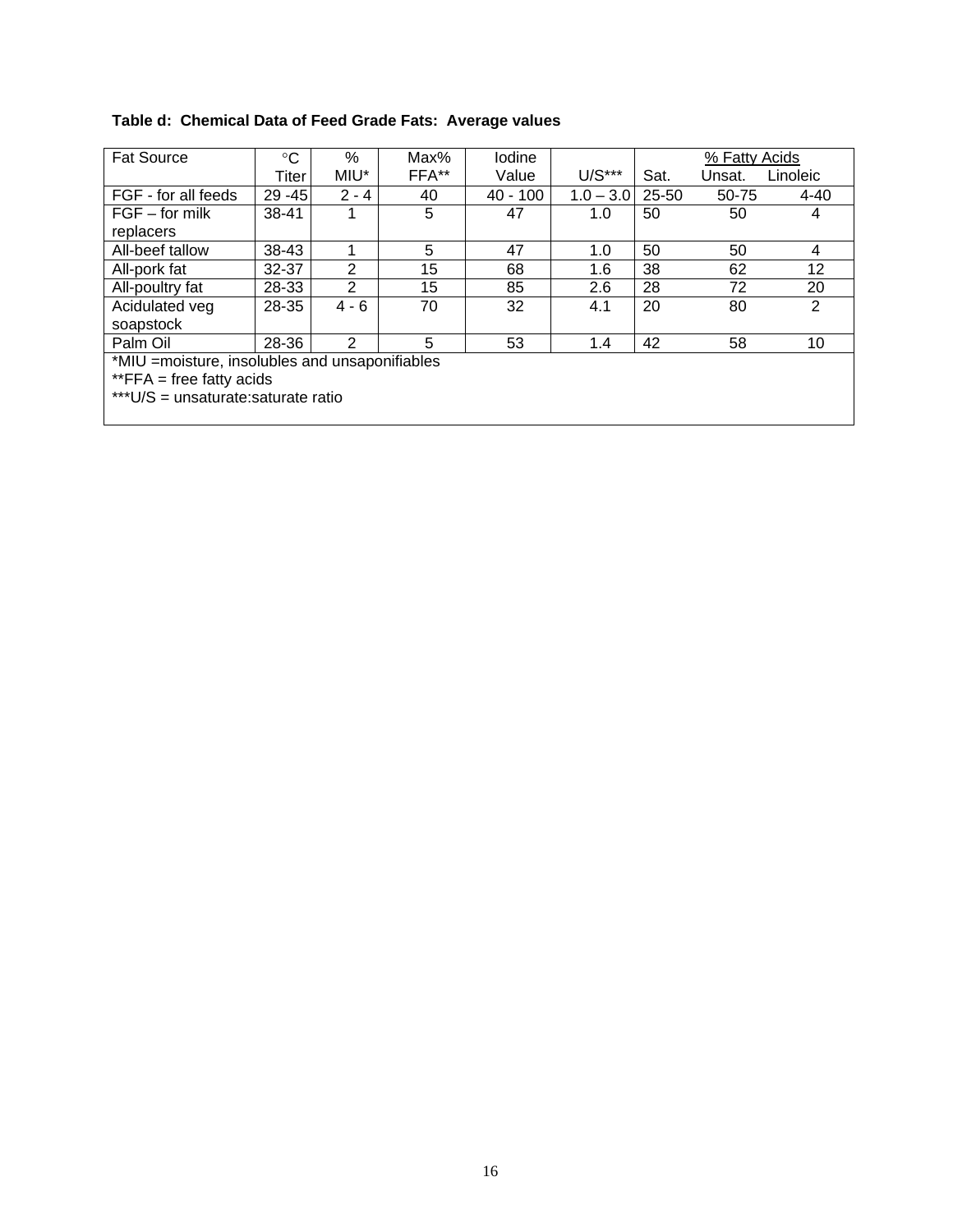## **Definitions of Energy Terms**

**GE: GROSS ENERGY (Kcal/kg**) - Total heat produced when a feed ingredient is burned. Measured in the bombcalorimeter.

**DE: DIGESTIBLE ENERGY (Kcal/kg)** - Gross energy of feed intake minus faecalenergy.

**ME: METABOLIZABLE ENERGY (Kcal/kg)** - Gross energy of food intake minus energy lost in feces, urine and combustible gases. The 'usable' energy of a feed. – 96% of D.E. (Ref: Nutrient Requirements of Swine, 10<sup>th</sup> Revised Edition, 1998, NRC)

**HI: HEAT INCREMENT (Kcal/kg)** - Portion of ME required for the utilization of the remaining net energy for maintenance and production.

**NE: NET ENERGY (Kcal/kg)** - Metabolizable energy minus heat increment (HI): NE includes the amount of energy used for maintenance and for production.

**Nem: NET ENERGY FOR MAINTENANCE (Kcal/kg)** - Metabolizable energy minus heat increment (HI) and minus net energy for production (NEp). It is the fraction of NE expended to keep the animal in energy equilibrium.

**Nep: NET ENERGY FOR PRODUCTION (Kcal/kg)** - Metabolizable energy minus heat increment (HI) minus net energy for maintenance (NEm). The fraction of NE is used for tissue gain and/or work.

**TDN: TOTAL DIGESTIBLE NUTRIENTS (%)** - Digestible protein, percent + dig. fiber percent + dig.nitrogen-freeextract percent plus 2.25 times the content of digestible crude fat.

**GN: GESAMTHAHRSTOFF (g/kg) -** Same as TDN but with factor 2.3 for digestible crude fat.

**EW: ENERGIEWAARDE (Kcal/kg) -** EW 2.59 digest. prot.  $+8.63$  digest. ether extract  $+1.5$  percent digest. fiber + 3.03 digest. N-free-extractives.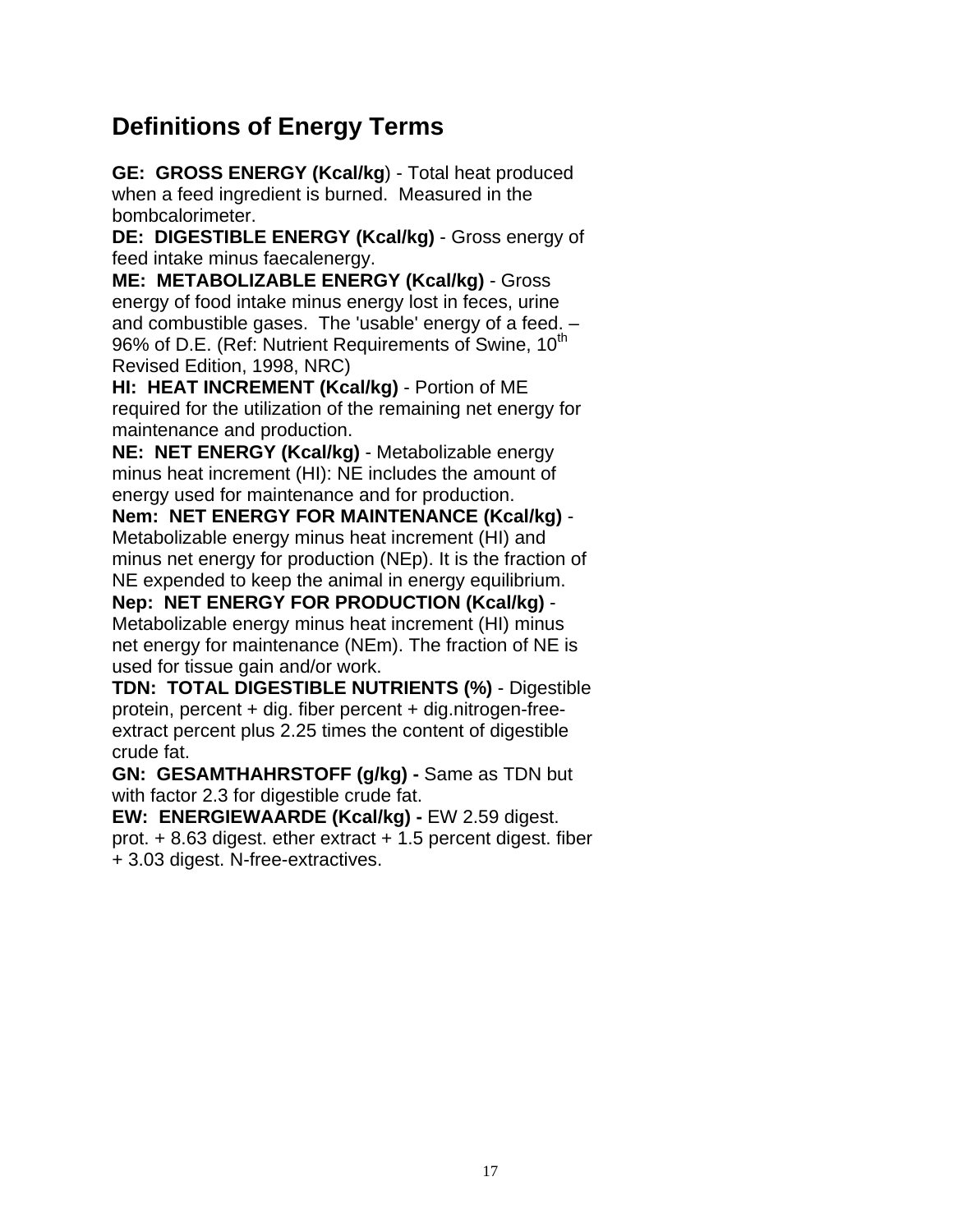## **1.2 Quality Control Specifications and Tests for Fats**

## **a) Free Fatty Acid (FFA):**

One measure of fat quality is the free fatty acid (FFA) content. Fats are normally composed of three fatty acids linked to glycerol via ester bonds. FFA are produced when those fatty acids are freed by hydrolysis. Therefore the presence of high levels of FFA indicates the fat was exposed to water, acids, and/or enzymes. Fats should be processed to contain as low a moisture level as is feasible so that hydrolysis does not occur during subsequent storage.

Increased levels of FFA in fats have been shown to reduce the digestibility and thus energy content of fats. On the average, each increase of 10 percentage units in FFA results in a corresponding reduction in digestible energy of 1.3 and 1.5 percentage units in weanling and growing pigs, respectively, (Powles, et al. 1995. Journal of Animal Science 61:149).

A common source of vegetable fats used in blended feed fats is acidulated soapstock. This by-product of edible oil refining has very high FFA since it was intimately exposed to water and acid during its production. High levels of FFA should be considered when estimating energy content of fats for feeding. (Ref: Nutrient Requirement of Swine, 10<sup>th</sup> Revised Edition, 1998, National Research Council, see Table 11-10, p141, footnote *(d))*

Calculations for DE of fats: -

- 1. Pigs (10-20 kg): DE (kcal/kg) =  $(36.898 - (0.005 \times FFA) - (7.33 \times e^{-0.906})) / 4.184$
- 2. Pigs (35-85 kg): DE (kcal/kg) =  $(37.890 (0.005 \times \text{FFA}) (8.20 \times \text{e}^{0.515 \times \text{U.S}}))/4.184$
- 3. Chicks (1.5 wks): AME (kcal/kg) =  $(38.112 (0.009 \times \text{FFA}) (15.337 \times \text{e}^{-0.509 \times \text{U.S}}))/4.184$
- 4. Chicks (6 wks): AME (kcal/kg) =  $(39.050 (0.006 \times \text{FFA}) (8.505 \times \text{e}^{-0.403 \times \text{U.S}}))/4.184$ . (where FFAs are expressed in  $g/kg$ . ME = DE x 0.96)

The reaction between an alkali and fat or fatty acids is the basis of two important analytical determinations. Firstly, acid value is defined as the number of milligrams of potassium hydroxide required to neutralize the free fatty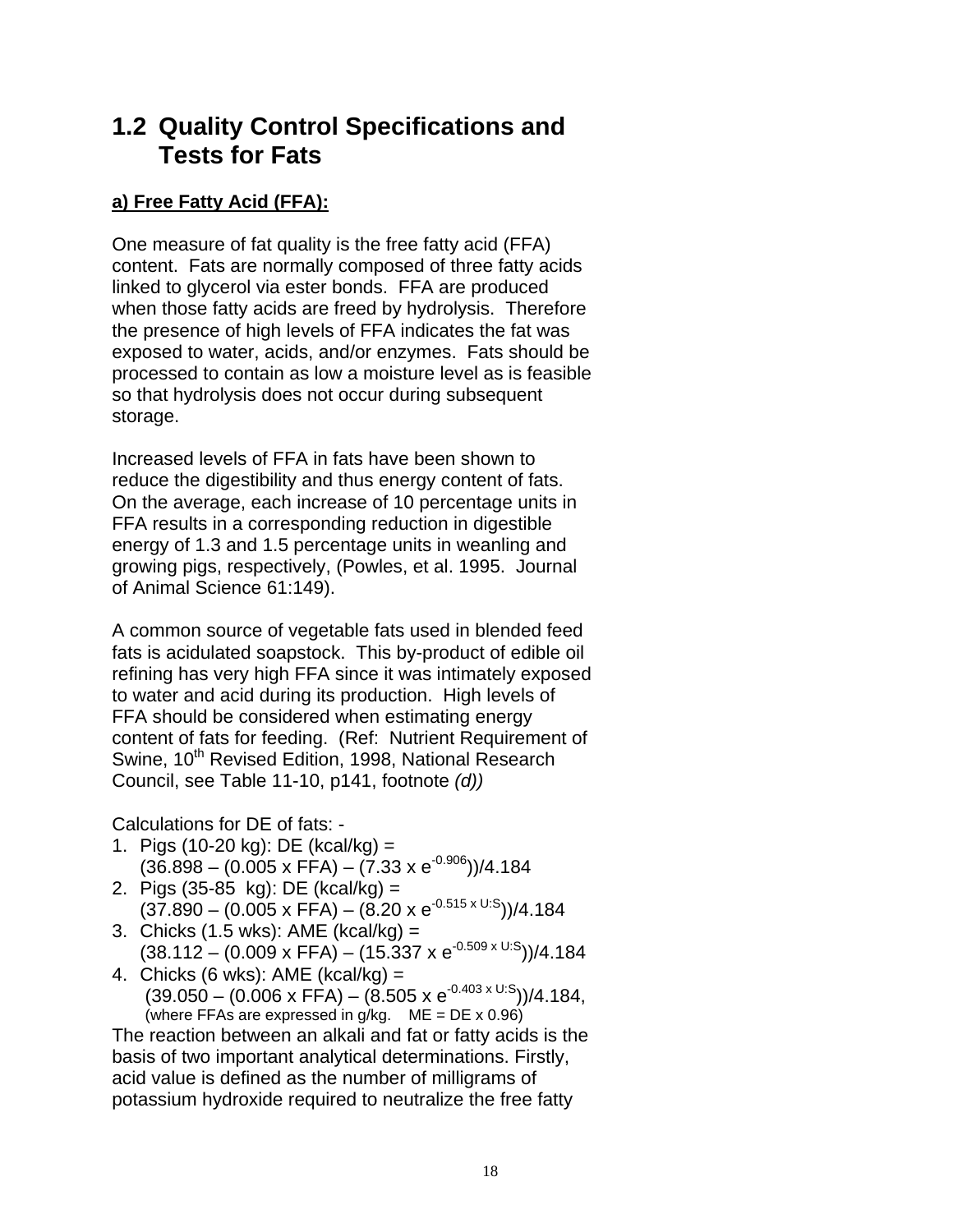acids in one gram of fat. Acid value is a measurement that avoids the use of assumed molecular weights as occurs in the FFA determination.

The acidity of fats is also often expressed directly in terms of percent Free Fatty Acids (FFA).

The assumption usually made in the calculation is that the acids have a molecular weight equal to that of an oleic acid. The relation between acid value and percent free fatty acids calculated as oleic is as follows: *1 unit of acid value = 0.503% free fatty acids* 

- i) Free fatty acids as oleic,  $% =$  ml of alkali x N x 282 10 x weight of sample
- ii) Free fatty acids as lauric,  $% =$  ml of alkali x N x 200 10 x weight of sample
- iii) Free fatty acids as palmitic,  $% =$  ml of alkali x N x 256 10 x weight of sample
- *Note: N = normality or strength of alkali. 282, 200, 256, = molecular weights of the respective fatty acids*

In many types of fats and oils the percentage of free fatty acids is calculated as oleic acid, but with coconut and palm kernel oils it is expressed in terms of lauric acid and in palm oil as palmitic acid.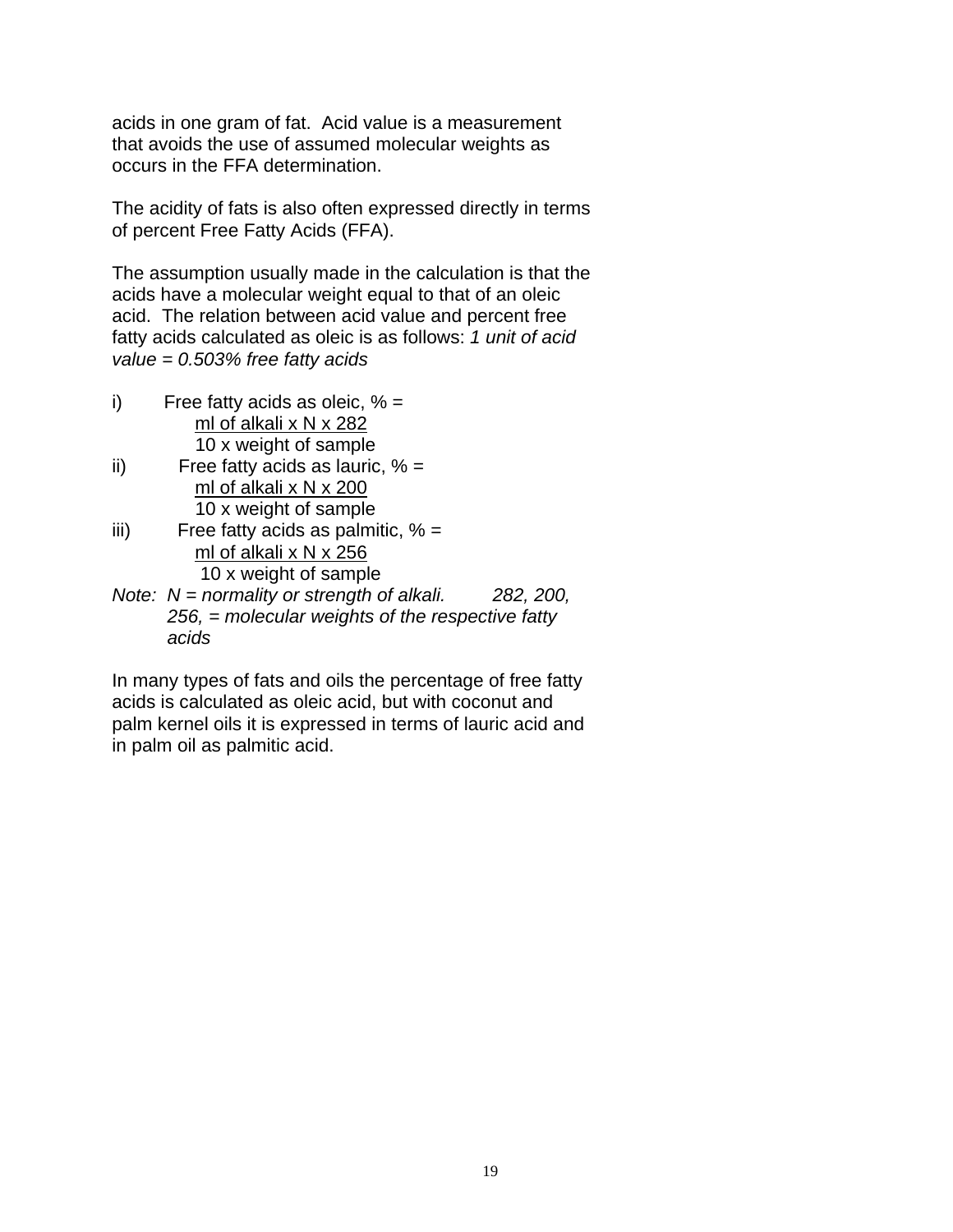#### **Table e: Typical fatty acid profiles of Tallow and Yellow Grease**

| Tallow            |                | <b>Yellow Grease</b> |              |
|-------------------|----------------|----------------------|--------------|
| <b>Fatty acid</b> | ℅              | <b>Fatty acid</b>    | %            |
| <b>Myristic</b>   | 2.9            | Lauric               |              |
| Myristoleic       | 0.3            | <b>Myristic</b>      | $0.5 - 3.0$  |
| Pentadecanoic     | 0.6            | Palmitic             | 14.0-24.5    |
| Palmitic          | 25.8           | <b>Stearic</b>       | 7.0-15.50    |
| Palmitoleic       | $\overline{2}$ | Oleic                | 43.0-46.0    |
| <b>Stearic</b>    | 21.5           | Linoleic             | $8.0 - 29.0$ |
| Oleic             | 42.6           | Linolenic            | $0.6 - 2.5$  |
| Linoleic          | 2.3            |                      |              |
| Linolenic         | 0.2            |                      |              |

## **b) Color:**

**(i)** 'FAC' is the abbreviation for the Fat Analysis Committee of the AOCS. A sample of fat is filtered then compared with standard color slides mounted on a circular aperture. FAC color standard runs from 1-45 using odd numbers divided into five series for grading:

 $1-9$  = light colored fats 11, 11A, 11B, 11C = very yellow fats  $13-19$  = dark, reddish fats  $21-29$  = greenish fats  $31-45$  = very dark fats

The different series are somewhat independent so there is no orderly increase in the color from the lowest to the highest numbers, i.e., fats graded 21-29 may actually be lighter than those graded 13-19. The FAC method is used when fats are too dark or green to be read by the Lovibond method.

Many customers require low FFA and color so that they can maximize the yield of products they manufacture from tallow. A low FFA results in a high glycerin yield for the soap manufacturer. Similarly a low color tallow enables the manufacturer to produce high quality white bath soap or high quality fatty acids.

**(ii)** 'R&B' means refined and bleached.

This analysis determines the Lovibond color of the sample after treatment with alkali and a specified bleaching earth. The Lovibond color is a much finer color reading compared to the FAC color standards. The color is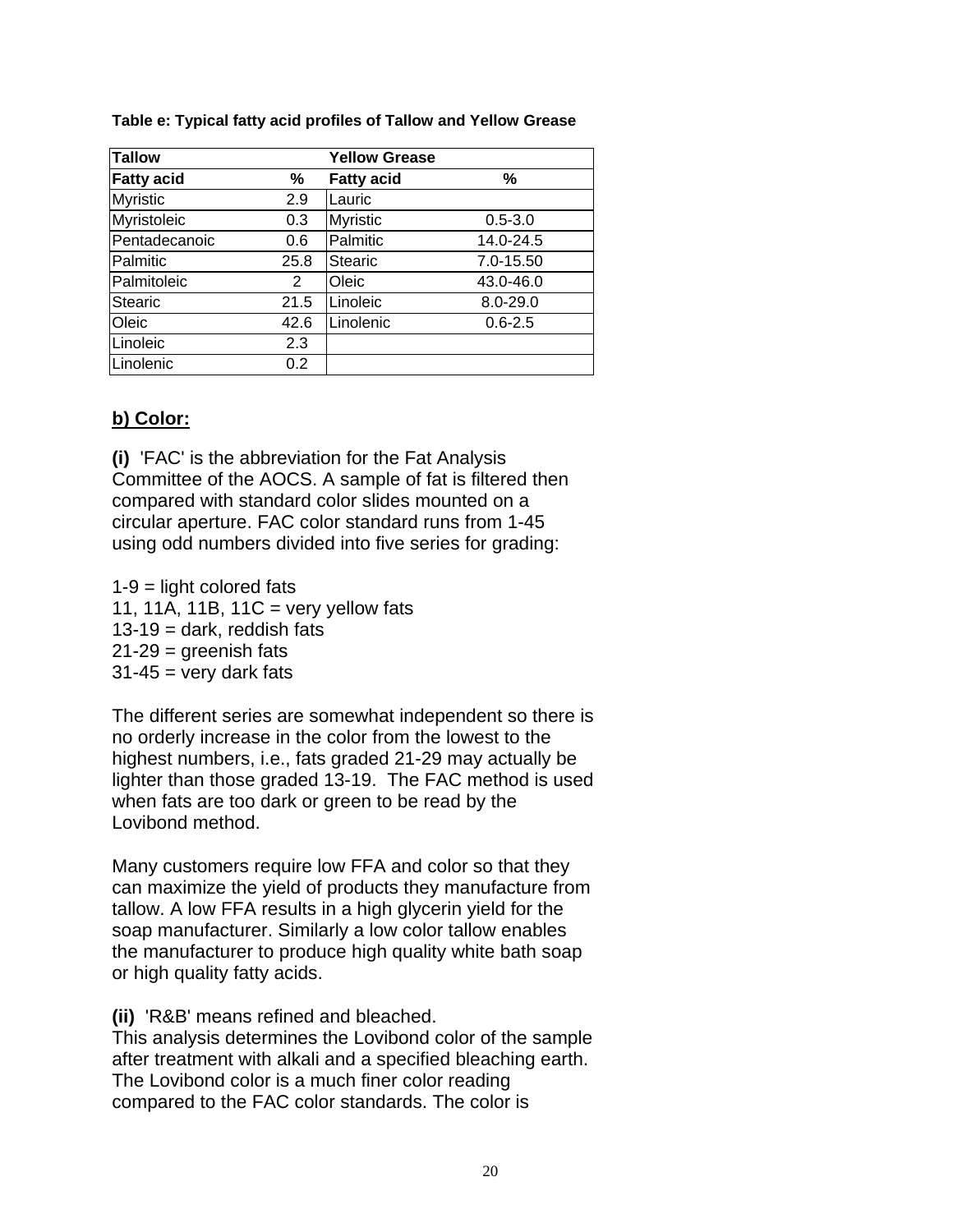reported as Red and Yellow. For example, a good Extra Fancy tallow will read 0.5 Red and five Yellow. In reading tallow, the Yellow is 10 times the red  $(0.5 \times 10 =$  five Yellow).

#### **c) Moisture, Impurities, Unsaponifiables (MIU):**

A sample of fat is weighed and the moisture is boiled off. The weight loss is calculated as the moisture content.

The recommended moisture level is 1% or less. Moisture can reduce the energy of a fat both by dilution and by causing and increase in the FFA content. Some condensation moisture is unavoidable with any feeding fat, however, it should be kept at a minimum. Moisture at low levels functions much like an antioxidant, but at higher concentrations is a pro-oxidant presumably because if can solublize trace metals (Bailey's Industrial Oil and Fat Products, 4<sup>th</sup> Edition, P147, Vol. 1). Moisture accumulates in the lower strata of fat storage units which makes sampling difficult. Therefore, prior to sampling fat in storage, it should be thoroughly mixed by mechanical agitation.

'Impurities' are non-hazardous filterable materials not soluble in petroleum ether. However, impurities can create physical problems as they settle to create tank sludge and ultimately clog valves, lines and nozzles. Impurities could be meat and bone particles remaining in the tallow after the rendering operation even though it is filtered or it could be foreign materials such as sand or metal particles picked up after processing, during storage and/or transport.

The same sample that moisture was determined from is filtered through a fine filter paper using a solvent. The weight of the material left on the filter paper is a measure of the insoluble impurities.

'Unsaponifiables', or 'unsaps', refers to any material within the tallow that will not saponify (convert into soap) when mixed with an alkali. This basically covers components of the tallow that are not triglycerides such as plant sterols and pigments. A major portion of the unsap fraction is from plant sterols originating from the gut contents (forages, grains) of rendered offal. The determination of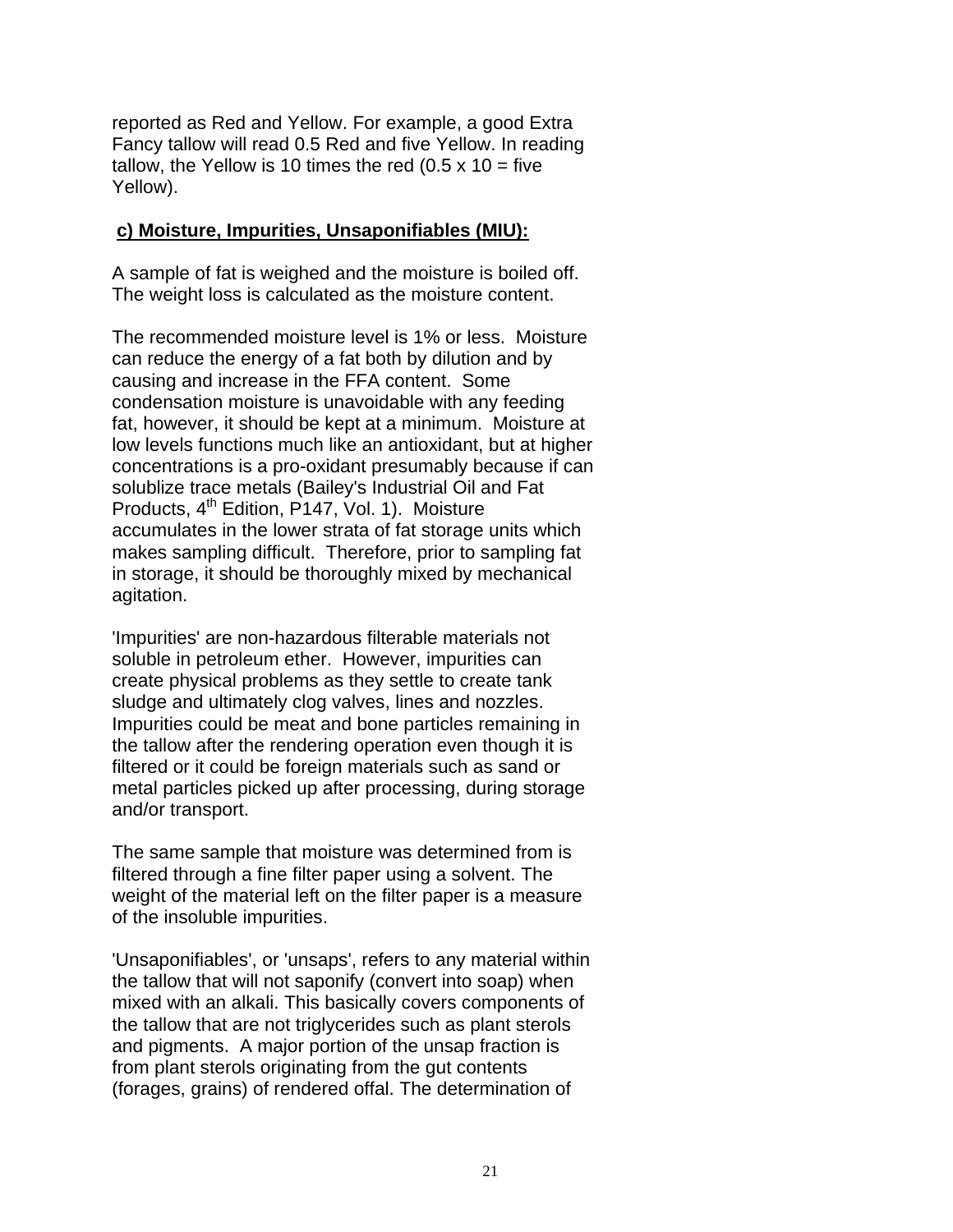unsap content is based upon saponification followed by extraction with solvents and washing. Unsaponifiables contribute little energy to feeding fat.

#### **d) Polyethylene (PE):**

Almost all tallow contains PE to some degree. PE is a foreign material in tallow. It finds its way into the rendering plant as meat wrappers mixed in with the raw material. Most of the polyethylene wrappers used by the meat industry are of low density type that will melt at lower temperatures and stay soluble in the tallow.

At present the only feasible means of removing PE from tallow is to filter the tallow at low temperature using special filter aids. Most tallow consumers say they could stand up to 30ppm while others feel they could take as high as 200ppm.

The problem with PE is that it does not stay soluble in all the various stages of the manufacturing process. In particular if there is a sharp temperature drop the PE will come out of solution, with soap manufacturers it has been known to adhere to the inside wall of pipes and after it builds up darkened pieces flake off which later show up in the finished bar soap. It has also been known to cause blockage in fatty acid manufacturing plants and can coat the catalyst.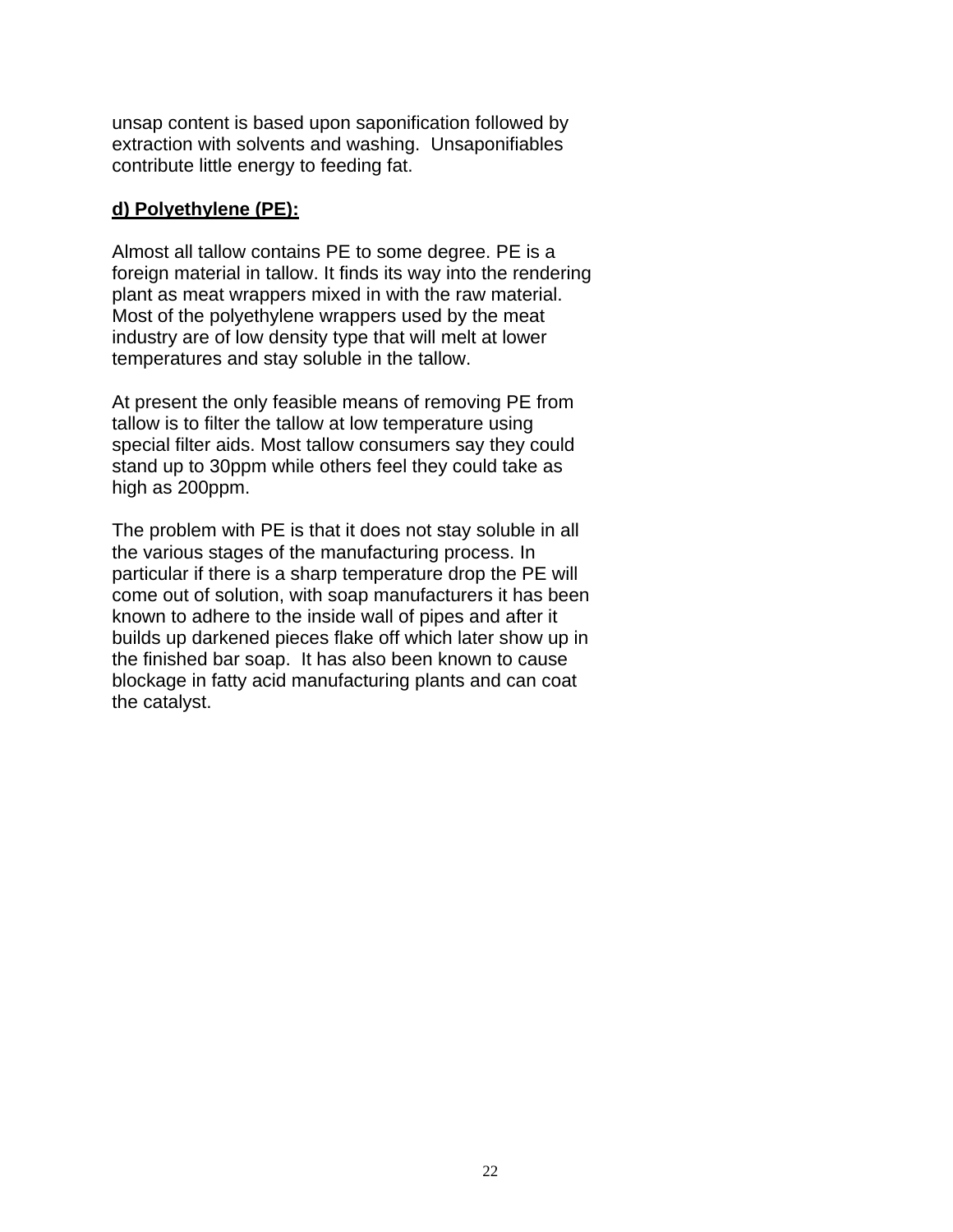#### **e) Titer:**

Titer is a measure of the solidification point of a fat after it has been saponified and the soaps reacidulated to free fatty acids. It is determined by melting the resulting fatty acid and while slowly cooling measuring the congealing temperature in degrees centigrade.

The titer is an important characteristic of inedible fats used for soap making to make harder soap, or as raw materials for fatty acid manufacture and is also an indication of the firmness of natural edible fats such as lard. Under the accepted United States trading rules, inedible fats with titers below 40 degrees Centigrade are classed as grease and those with higher titers are classed as tallows. Minimum titers are also specified for the different grades.

A good rule of thumb is when a sample of tallow stays liquid in a warm room, it has a low titer and vice versa. The reason for fat to have a high or low titer is due to its constituent saturated and unsaturated fatty acids.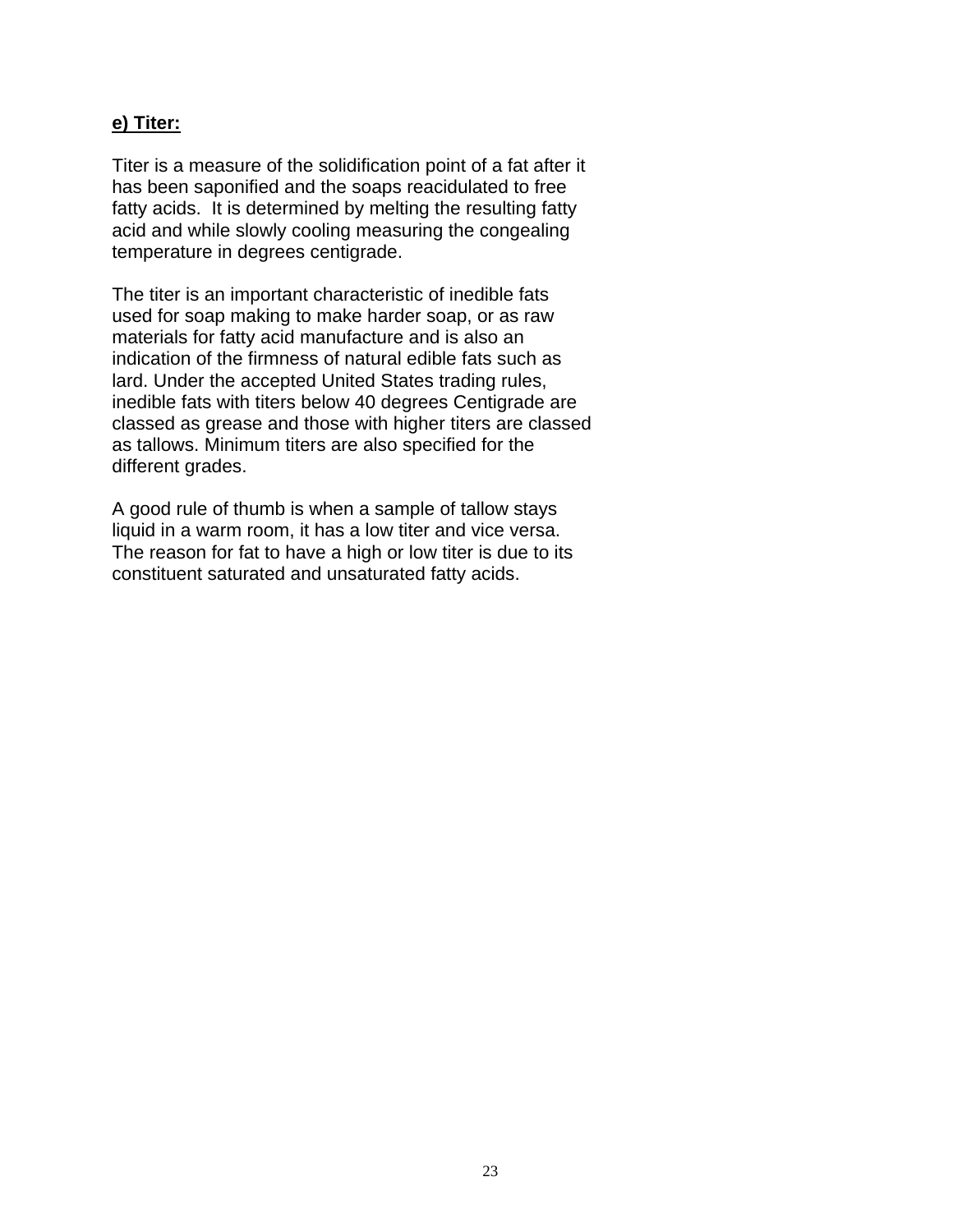### **Table f: Ranges of titers for different fats and oils**

| Fat or oil                                                         | Degrees °C |  |
|--------------------------------------------------------------------|------------|--|
| Babassu oil                                                        | 22-23      |  |
| <b>Beef tallow</b>                                                 | 40-47      |  |
| Castor oil                                                         | $2 - 4$    |  |
| Coconut oil                                                        | 20-24      |  |
| Corn oil                                                           | 14-20      |  |
| Cottonseed oil                                                     | 30-37      |  |
| Lard                                                               | 32-43      |  |
| Linseed oil                                                        | 19-21      |  |
| Olive oil                                                          | 17-26      |  |
| Palm oil                                                           | 40-47      |  |
| Palm kernel oil                                                    | 20-28      |  |
| Peanut oil                                                         | 26-32      |  |
| Rapeseed oil                                                       | $11 - 15$  |  |
| Sardine oil                                                        | 27-28      |  |
| Sesame oil                                                         | $20 - 25$  |  |
| Soybean oil                                                        | $21 - 23$  |  |
|                                                                    |            |  |
| Whale oil                                                          | 22-24      |  |
| Table g: Final melting points of average samples of fats &<br>oils |            |  |
| <b>Fat or oil</b>                                                  | Degrees °C |  |
| Babassu oil                                                        | 26         |  |
| <b>Beef tallow</b>                                                 | 50         |  |
| <b>Butterfat</b>                                                   | 37         |  |
| Cocoa butter                                                       | 36         |  |
| Coconut oil                                                        | 26         |  |
| Cottonseed oil                                                     | 11         |  |
| Lard prime steam                                                   | 45         |  |
| Palm oil (refined)                                                 | 40         |  |
| Palm kernel oil                                                    | 29         |  |
| Peanut oil                                                         | 13         |  |
| Hydrogenated oils<br>Castor oil                                    | 87         |  |
| Cottonseed oil                                                     | 60         |  |
| Sardine oil                                                        | 57.5       |  |

Titer cannot be changed in the rendering plant; however, it can be greatly increased by a hydrogenation process in which hydrogen is added to the unsaturated bonds (Tables g and h).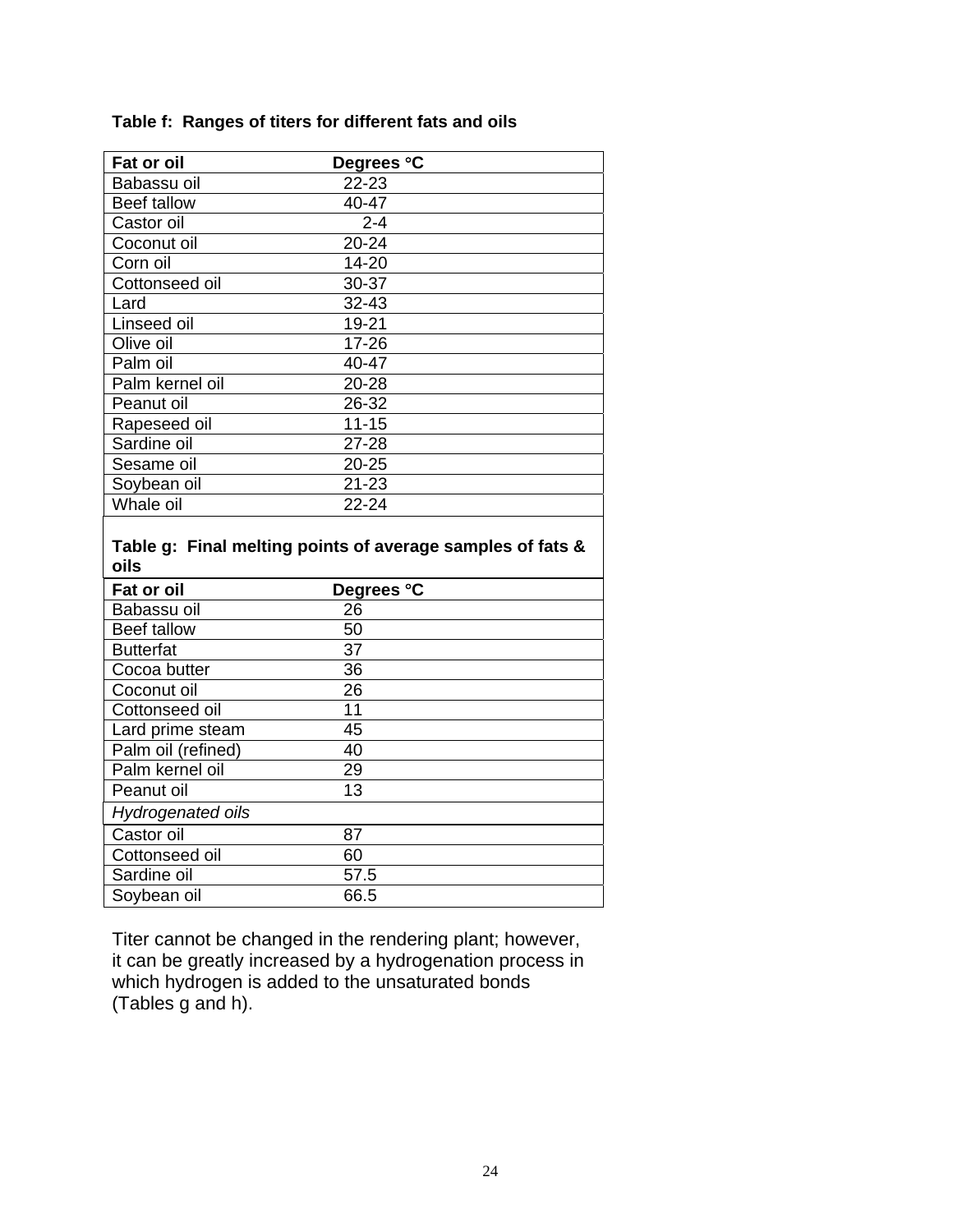## **f) Iodine Value (IV):**

The iodine number is a measure of the chemical unsaturation of the fat and the results are expressed as the number of grams of iodine absorbed by 100g of fat sample. Iodine value can be used to estimate fat structure and unsaturation: – saturation (U/S) ratios. Unsaturated fats have higher IV's than saturated fats, so the higher the IV, the softer the fat. Feeding studies with poultry and swine demonstrate a steady increase in metabolizable energy content as the IV and U/S ratio increase for a fat until a plateau is reached around 3.0 (U/S).

## **g) Rate of Filtration (ROF):**

This method was originated by Proctor and Gamble to ensure themselves of clean tallow. Fats which will give processing difficulties such as slow filtration, emulsions, and foaming can be detected by this filtration method. The method is based on the amount of fat that will filter in a specified time under standard conditions.

The results from this test could run 40, which means 40 milliliters of tallow at  $230^{\circ}F$  (110 $^{\circ}C$ ) passed through the filter paper in five minutes. Proctor and Gamble likes to purchase tallow with 35-40 ROF. (Filter paper is VWR international Grade 417)

Microscopic fines, polyethylene and plant gums from the raw material could cause a slow filtration by plugging the pores of the filter paper thus resulting in a very low ROF. Tallows that have been water washed or prefiltered will generally run a high ROF due to removal of fines and gum.

## **h) Pesticide Residues:**

Reputable renderers have implemented Good Manufacturing Practices that prevent accidental contamination of rendered products by exposure to crop chemicals and PCBs. Hazard Analysis and Critical Control Point plans dictate products are not released for sale until being certified that US Food and Drug Administration tolerances are not exceeded. Some of these pesticide residues and their maximum tolerances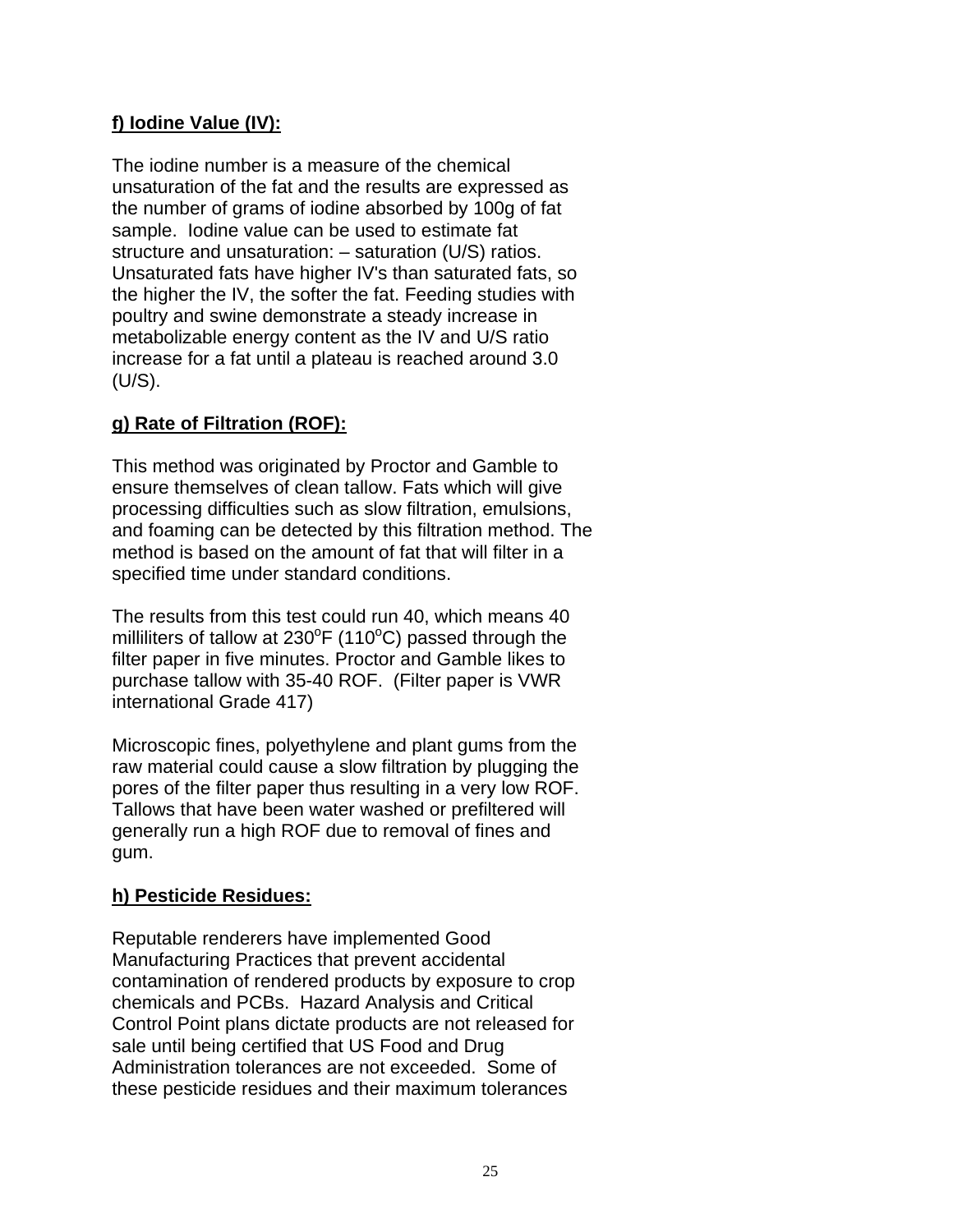are: DDT, DDD, DDE 0.5ppm, Dieldrin - 0.3ppm; PCB - 2.0ppm. The method of analysis is by gas chromatography.

#### **Table h: Iodine and saponification value of some representative samples of common vegetable and animal fats and oils**

| Fat or Oil        | IV           | <b>SV</b> |  |
|-------------------|--------------|-----------|--|
| Coconut oil       | $7.5 - 10.5$ | 250-264   |  |
| Corn oil          | 103-128      | 187-193   |  |
| Cottonseed oil    | 99-113       | 189-198   |  |
| Lard, prime steam | 53-77        | 190-202   |  |
| Palm oil          | 44-58        | 195-205   |  |
| Soybean oil       | 120-141      | 189-195   |  |
| Tallow (beef)     | 35-48        | 193-202   |  |
| Tallow (goat)     | 33.5         | 199       |  |
| Tallow (mutton)   | 41.2         | 197       |  |

## **i) Saponification Value (SV):**

This is an estimate of the mean molecular weight of the constituent fatty acids in a fat sample and is defined as the number of milligrams of potassium hydroxide required to saponify one gram of the fat. The higher the SV, the lower the mean chain length of the triglycerides.

## **j) Boehmer Number (applied to Lard):**

This test is used to determine if tallow is mixed with lard. For pure lard, the number should be greater than 73. If less than 73, it indicates contamination.

## **k) Fatty Acid Profile:**

The fat is saponified and then methyl esters are formed. These methyl esters of the component fatty acids are then injected onto a gas chromatographic column and the fatty acids are separated due to their differing solubility in the liquid phase of the column. The fatty acids elute from the column and are burnt in a hydrogen flame, the increased electric activity generated by the incineration is recorded and the percent fatty composition of the fat calculated.

With the development of column technology the fatty acid composition can be determined within 20 minutes of the sample being taken (Table n).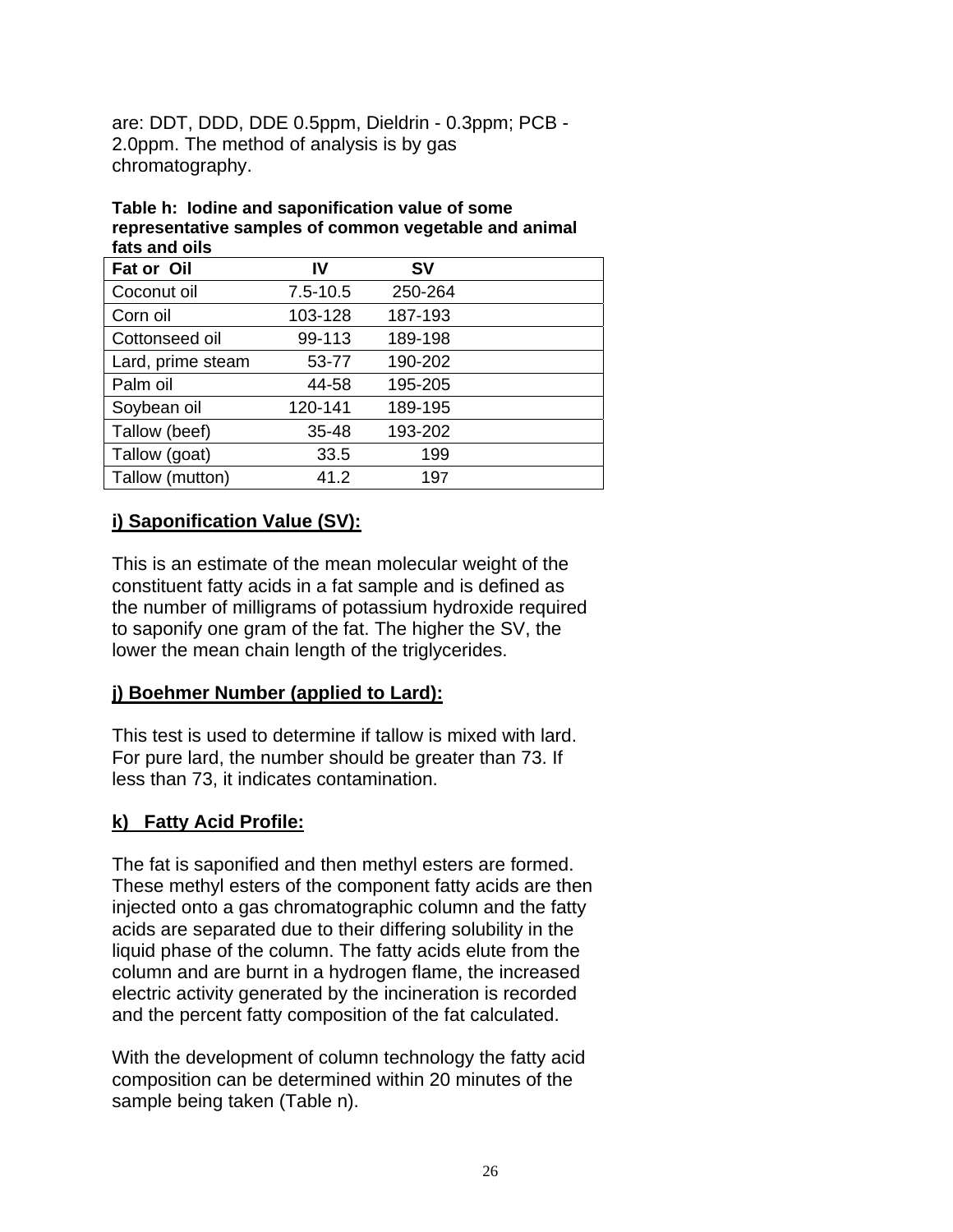## **l) Total Fatty Acids (TFA)**

Fat quality is determined by energy value, stability and freedom from extraneous materials. Total Fatty Acids (TFA) comprise both free fatty acids and those combined with glycerol (intact glycerides). Fat is composed of approximately 90% fatty acids and 10% glycerol. Glycerol contains about 4.32 calories per gram compared with 9.40 calories per gram for fatty acids. Since fatty acids contain over twice the energy of glycerol and are the primary energy source in feeding fats, the TFA content acts as one indicator of energy. TFA levels less than 90% reflect dilutions with other ingredients and the value should be discounted on total fatty acid content.

## **m) Lead (heavy metal):**

The U.S. Food and Drug Administration tolerance for lead is 7 ppm. Lead is considered to be a toxic substance in concentrations greater than this tolerance. The methods of analysis are by atomic absorption, inductive-coupled plasma analysis or by ultra-violet spectrophotometry.

## **n) Chick Edema Factor**:

This factor is thought to be a mixture of dioxin dimers. When fed to baby chicks at low levels causes edema. Originally, a bioassasy was employed to detect the presence or absence of these compounds. More recently, thin-layer or gas-liquid chromatographic methods have been developed that are more rapid and sensitive.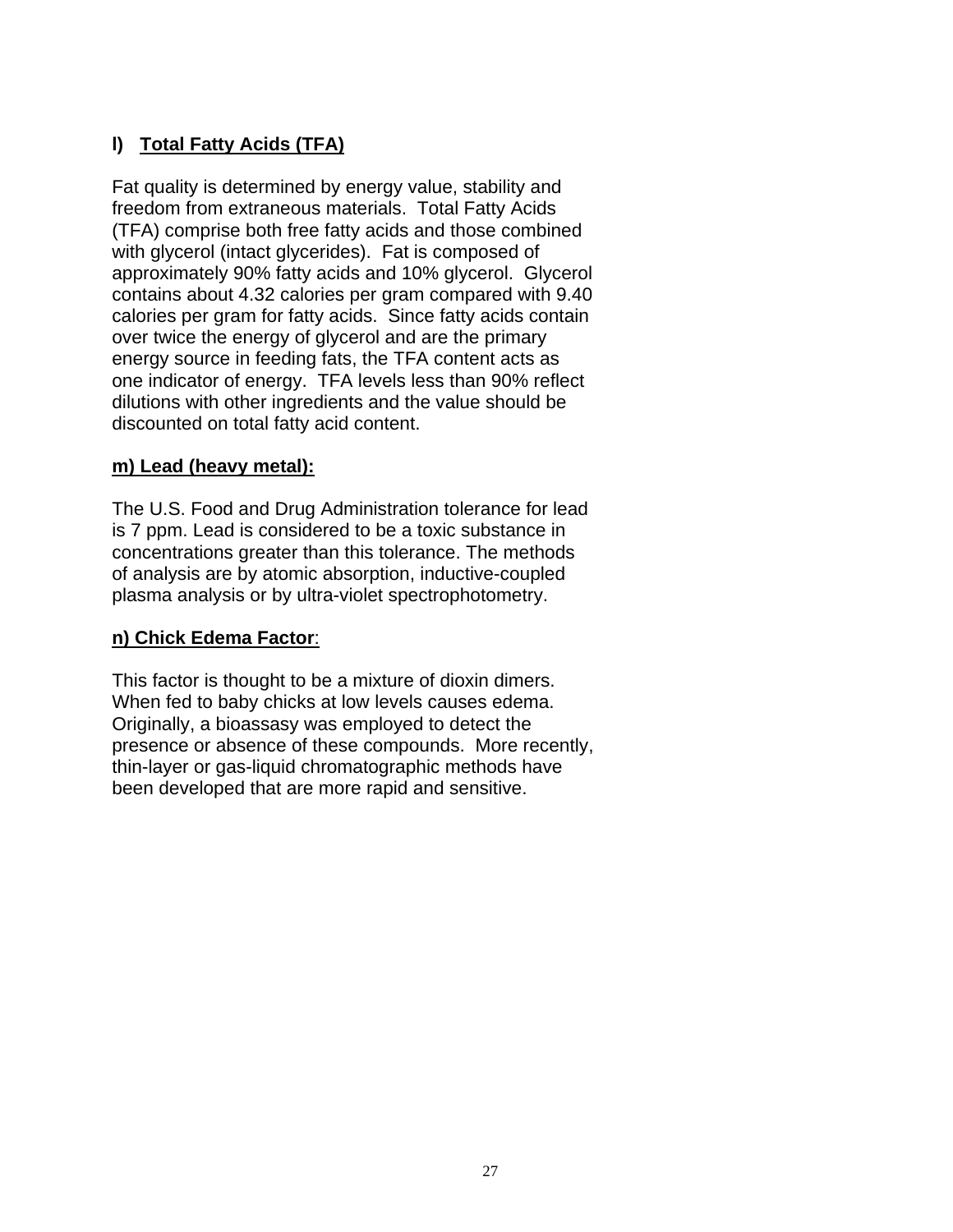#### **o) Peroxide Value (PV):**

The PV method is a common way of assessing fat rancidity. Rancidity is primarily caused by oxidation with hydroperoxides being the first oxidation products formed. The PV method measures their formation by determining the amount of iodine liberated from their reaction with potassium iodide and expressing the result in milliequivalents per kilogram (meq/kg). Hydroperoxides are further oxidized to aldehydes and ketones which are responsible for the changes in odor and flavor of rancid fats. The human threshold for detecting these changes seems to correspond to a PV of about 40 meq/kg. If a fat has a PV of < 40 meq/kg and does not smell rancid, it is most likely in the initial stages of oxidation and can readily be used in feed rations. If the PV is < 40 meq/kg and the fat smells rancid, it is likely in its later stages of oxidation. Feeding studies with broilers have shown that performance is not affected until PV levels in the total diet reached 4 meq/kg. This was equivalent to the fat having a PV of 100 meq/kg and incorporated at 4% of the diet.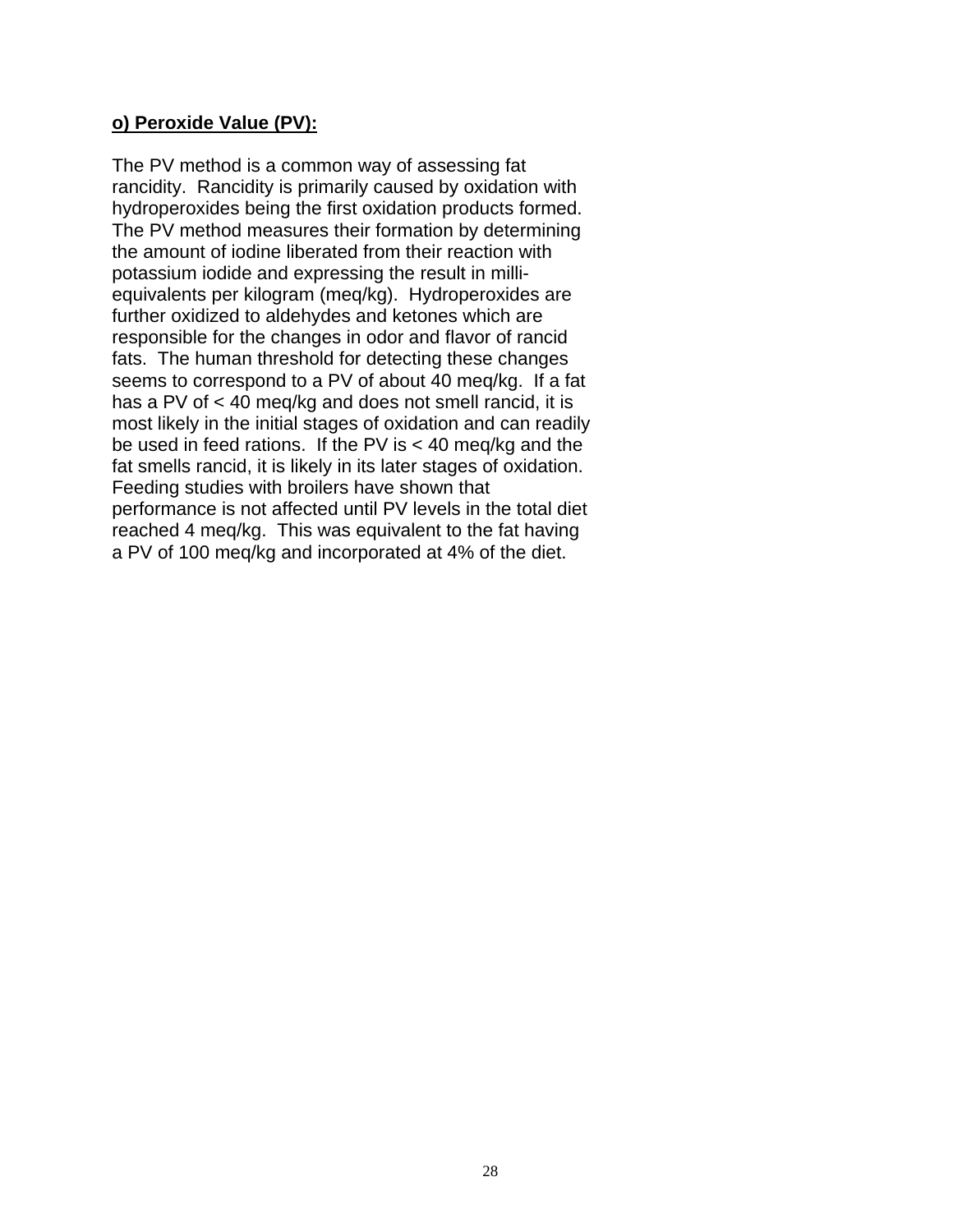| <b>No</b> | Lab test                     | Time involved   |
|-----------|------------------------------|-----------------|
| 1.        | <b>FFA</b>                   | 5 minutes       |
| 2.        | Color                        | 5 minutes       |
| 3.        | Moisture                     | 15 minutes      |
| 4.        | Insolubles                   | 10 minutes      |
| 5.        | Unsaponifiables              | 3 hours         |
| 6.        | R & B                        | 2 hours         |
| 7.        | PE                           | 2 hours         |
| 8.        | <b>Titer</b>                 | 4 hours         |
| 9.        | <b>Bleach Test</b>           | 25 minutes      |
| 10.       | <b>ROF</b>                   | 30 minutes      |
| 11.       | Refining Loss                | 6.5 hours       |
| 12.       | <b>Iodine Value</b>          | 2 hours         |
| 13.       | Saponification Value         | 3 hours         |
| 14.       | <b>Fatty Acid Profile</b>    | 0.5 hours       |
| 15.       | Protein                      | 2 hours         |
| 16.       | Fat                          | 2.5 hours       |
| 17.       | Ash                          | 2.5 hours       |
| 18.       | Protein Digestibility        | 28 hours        |
| 19.       | <b>Yield Test</b>            | 8 hours         |
| 20.       | Alkalinity, Phenophthalein   | 20 minutes      |
| 21.       | Alkalinity, Methyl           | 20 minutes      |
| 22.       | Chlorides                    | 20 minutes      |
| 23.       | Sulphite                     | 20 minutes      |
| 24.       | рH                           | 5 minutes       |
| 25.       | Phosphate                    | 20 minutes      |
| 26.       | <b>TDS</b>                   | 5 minutes       |
| 27.       | Hardness                     | 15 minutes      |
| 28.       | Aflatoxin                    | $0.5 - 3$ hours |
| 29.       | <b>Pesticide Residue/PCB</b> | 8 hours         |
| 30.       | <b>Chick Edema</b>           | 8 hours         |
| 31.       | Microscopic check            | 15 minutes      |
| 32.       | Microscopic Test(complete    | 4 hours         |
| 33.       | Gossypol                     | 3 hours         |

**Table i: Quality control analysis with approximate running times**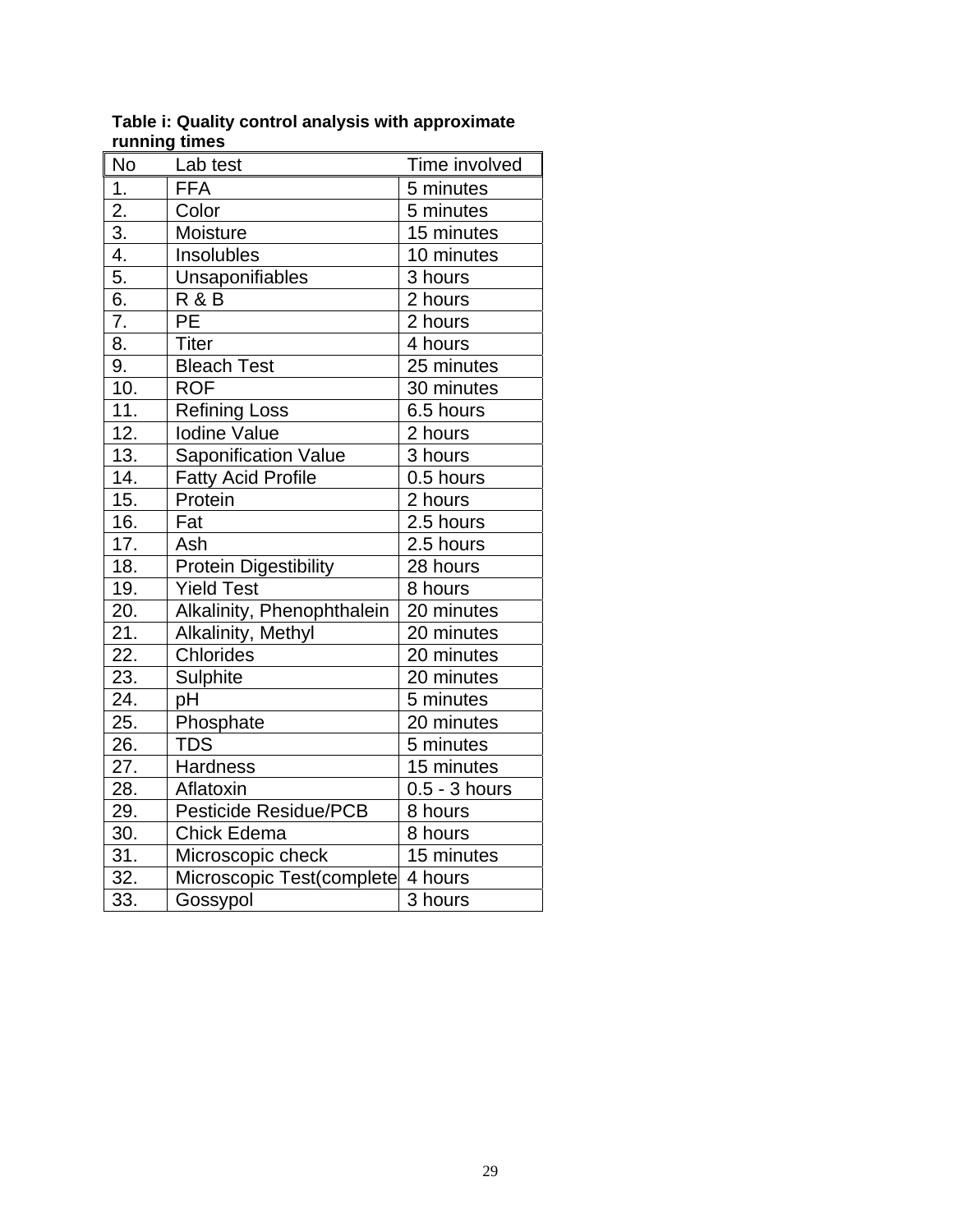# **PRODUCTS AVAILABLE FROM THE RENDERING INDUSTRY**

## **2.1 Animal Protein Meals:**

## **a) Introduction**

Proteins are compounds of large molecular weight and contain carbon, hydrogen, nitrogen and with a few exceptions sulphur. Amino acids are the fundamental structural units of proteins and are the end result of the complete hydrolysis of proteins. It is these amino acids that animals require in their diet, not the protein itself. There are 23 or more different amino acids. The amino acids which cannot be made in the body from other substances are called the essential amino acids. The most limiting are lysine, tryptophan, threonine and methionine + cystine.

Animal protein meals are produced from the solid material remaining after being thermally pasteurized and separated from the fat portion of animal tissues. The solid material is then finely ground to produce free flowing meal.

Rendered protein meals are moderate to rich sources of protein, amino acids, energy, calcium and phosphorus, essential fatty acids and other vital nutrients. They are also relatively undegradeble in the rumen and consequently have high bypass protein values. However, in the United States and many other countries, meat and bone meal made from raw materials of ruminant origin cannot be fed to cattle, sheep, goats or other ruminant animals. These materials can be fed to swine, poultry, dogs, cats, fish and other monogastric animals.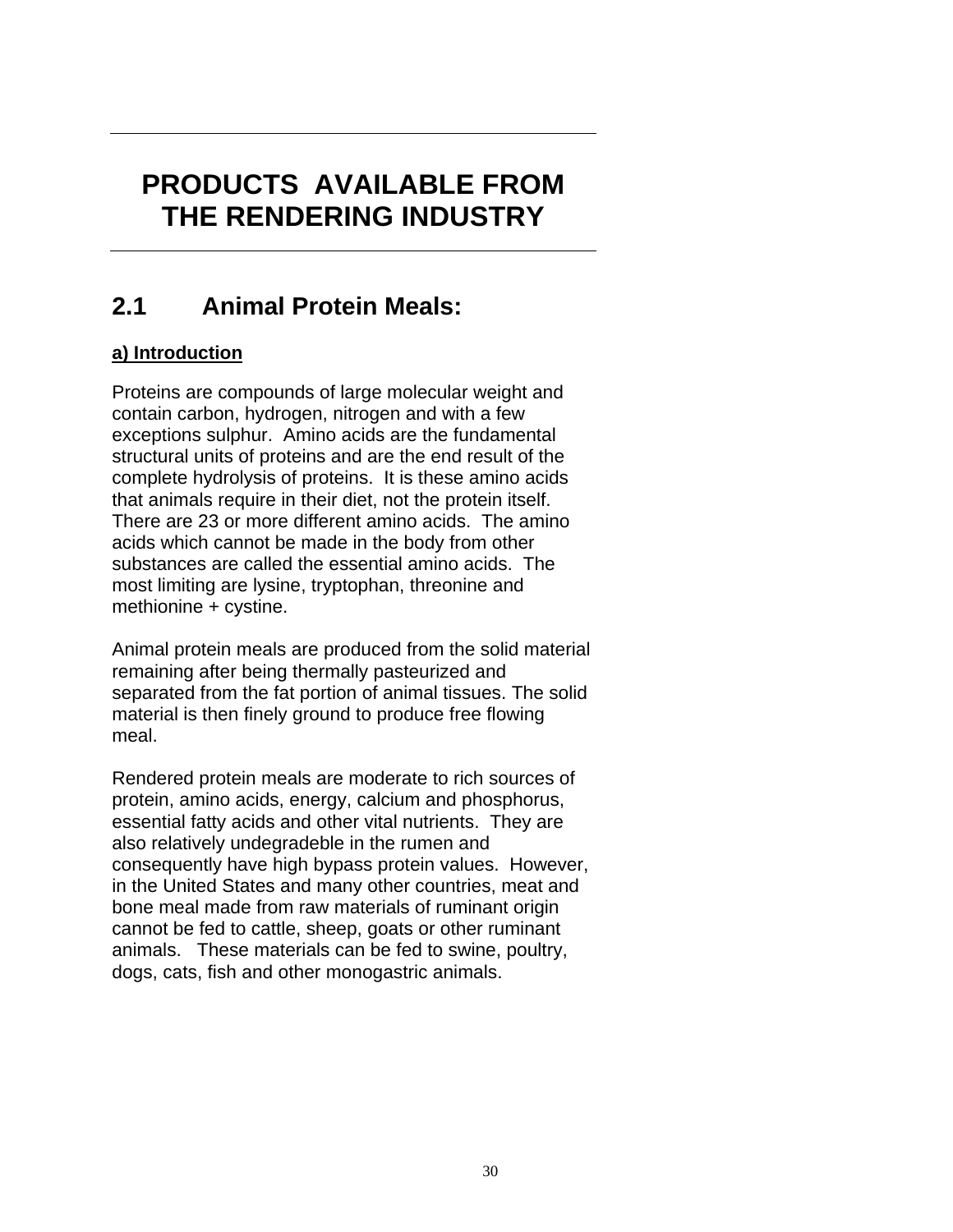## **Products:**

- a) Meat and bone meal
- b) Meat Meal
- c) Hydrolyzed Feather Meal
- d) Poultry By-Product Meal
- e) Blood Meal
- f) Specialized Protein Blends

### **Major benefits of using animal protein meals are:**

- **They contain moderate to high levels of amino acids** like lysine, methionine and threonine.
- $\blacksquare$  If processed properly, the amino acids are highly available.
- **They are rich sources of available phosphorus,** calcium and trace minerals.
- **Highly effective bypass protein for ruminants.**
- They help sustain animal agriculture by transforming waste animal tissues into valuable products for further economic use.
- **They are palatable when used in diets that are** balanced for amino acids, especially lysine, methionine (and cystine), tryptophan, threonine and (for blood meal) isoleucine.

## **b) Meat and Bone Meal:**

Meat-and-bone-meal is the protein residue after the moisture and fat has been extracted in the normal rendering process as described in Section 1. It includes bone, but is exclusive of blood and extraneous material such as hair, hoof, horn or manure. It is golden to medium brown in color, with a fresh meaty odor, and is available throughout the year.

The quality and composition of the raw materials used will have some effect on the quality of finished product. Raw materials may vary in different geographic areas. Consequently, the composition of MBM will vary from plant to plant. MBM customers can manage this variability by identifying individual MBM manufacturing facilities having low variability, or by relying upon MBM blenders that with the capability of reducing the coefficient of variation in protein content to < 3%.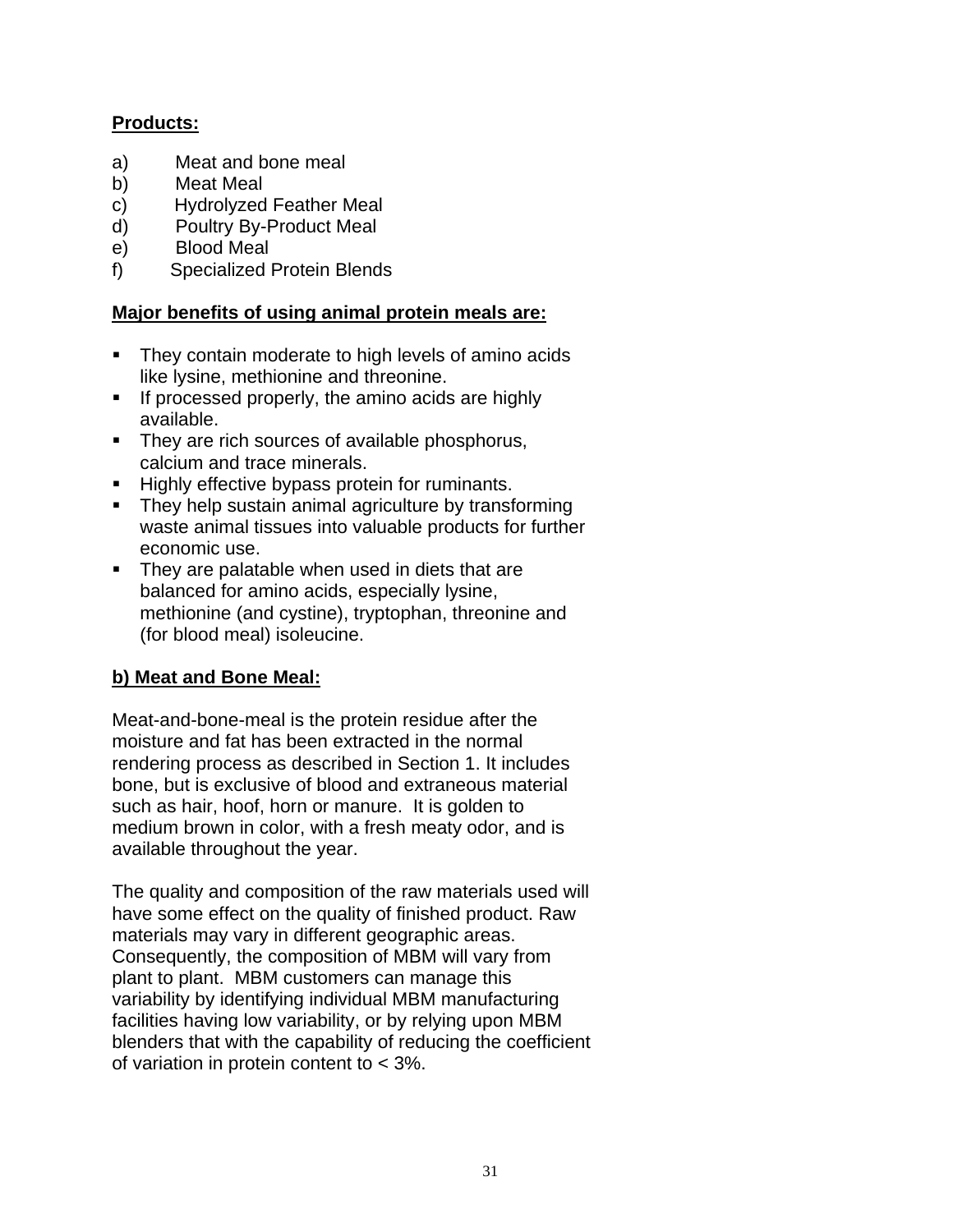Processing has the greatest effect on amino acid digestibility. Advances made in processing methods and equipment has resulted in marked improvements in the digestibility of meat and bone meal in the past 20 years.

Meat-and-bone-meal may be used as an amino acid source in formulating feeds for all classes of poultry, swine, many exotic animals, some species of fish and pet foods. In 1997, the FDA implemented the "feed ban" rule (21CFR589.2000) that prohibits the feeding of MBM containing ruminant proteins back to ruminants.

#### **Table j: Typical Analysis of MBM**

| Protein             | 50% (or as specified)             |
|---------------------|-----------------------------------|
| Fat                 | 10%                               |
| Fiber (max)         | 3%                                |
| Calcium (max)       | 2.2 times actual phosphorus level |
| Phosphorus (min)    | 4%                                |
| Moisture (max)      | 10%                               |
| Pepsin indigestible | 14%                               |
| Residue (max)       |                                   |

### **c) Meat Meal:**

Meat meal is the solid protein residue derived from the rendering process as described in section 1. It is exclusive of blood, bone and other extraneous material. The product is golden brown in color with a fresh meaty odor.

The quality and composition of the raw materials used will have some effect on the color and composition of the finished product, but has no effect on digestibility. Raw materials may vary in different geographic areas.

Processing has the greatest effect on amino acid digestibility. Advances made in processing methods and equipment has resulted in marked improvements in the digestibility of meat meal in the past 20 years.

Meat Meal is available all year, and may be used as a protein source in formulating feeds for all classes of poultry, swine, exotic animals, fish and pet foods. As with MBM, ruminant containing meat meals are not to be fed to ruminants.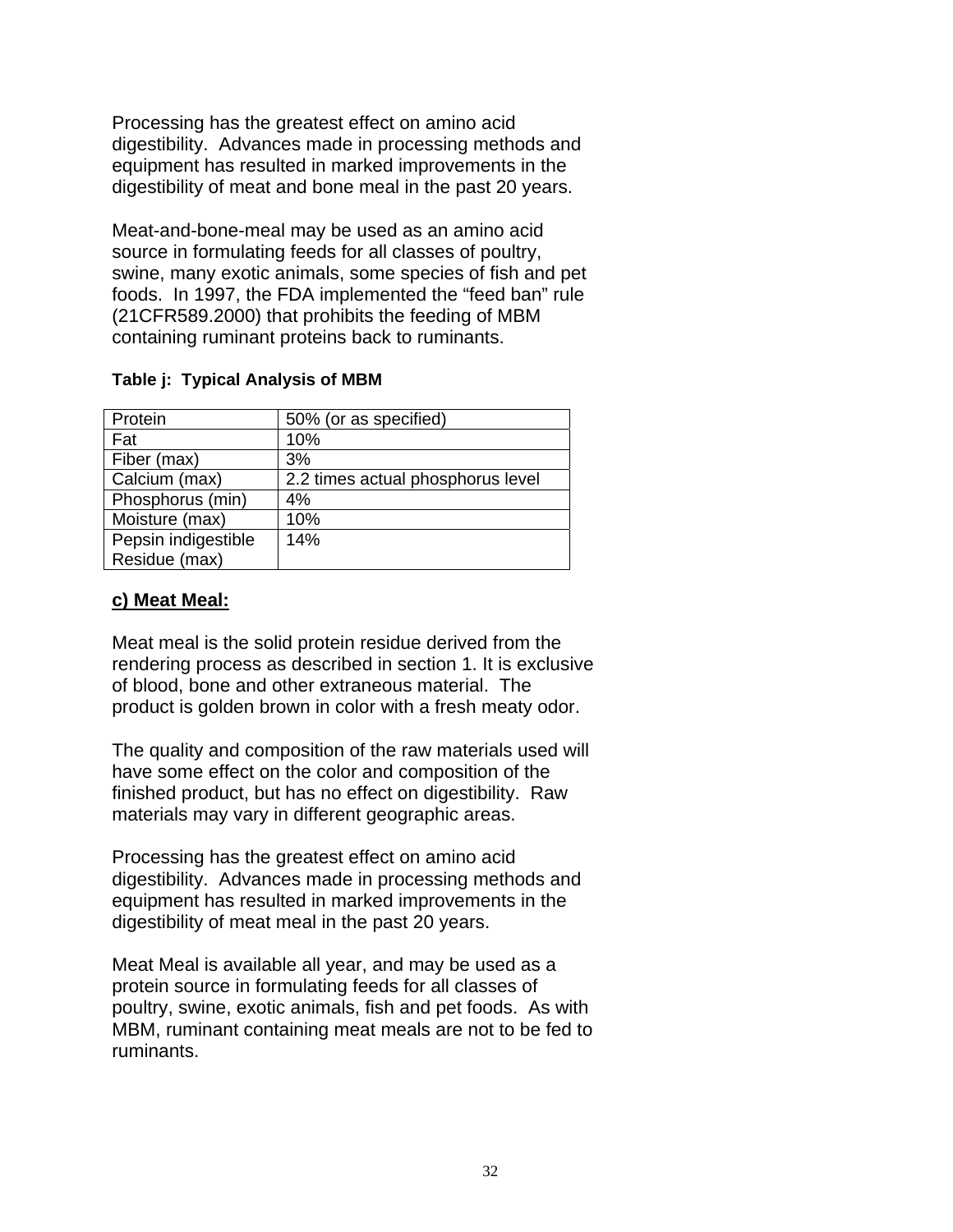#### **Table k: Typical Analysis of Meat Meal**

| Protein (min)       | 55% (or as specified)             |
|---------------------|-----------------------------------|
| Fat                 | 10%                               |
| Fiber (max)         | 3%                                |
| Calcium (max)       | 2.2 actual times phosphorus level |
| Phosphorus (max)    | 4%                                |
| Moisture (max)      | 10%                               |
| Pepsin Indigestible | 14%                               |
| Residue             |                                   |

#### **d) Hydrolyzed Feather Meal:**

Hydrolyzed feather meal is derived by cooking under pressure the clean, undecomposed feathers from slaughtered poultry. It must be processed for sufficient time to break the cystine bonds and produce a meal with a minimum of 70-75% pepsin digestibility.

The prime factor which will influence the quality of hydrolyzed poultry feathers is the degree of hydrolyzation. Too high a hydrolyzation (that is, a pepsin digestibility of 90 percent) will produce overcooked meal with reduced aminto acid digestibility. Likewise, too little hydrolyzation (ie, a pepsin digestibility below 65 percent) will result in an undercooked meal, also with low amino acid digestibility.

Raw feathers have a high cystine content and during processing the cystine linkage is broken, which increases the value of the feather meal. If too many cystine bonds are broken, however, excess sulfur amino acids are destroyed and unnatural compounds are produced. These compounds are digestible in pepsin under laboratory conditions, but are unavailable to the animal.

The physical properties of feather meal vary according to the feathers used; feathers of a light color result in a light golden brown meal; feathers of a dark color result in a dark brown-black meal. Feather meal has a fresh odor. If blood is added to the meal after processing, the color will be darker, but the meal will benefit accordingly from its inclusion.

Feather meal is resistant to rumen degradation and is a valuable bypass protein source for ruminant rations.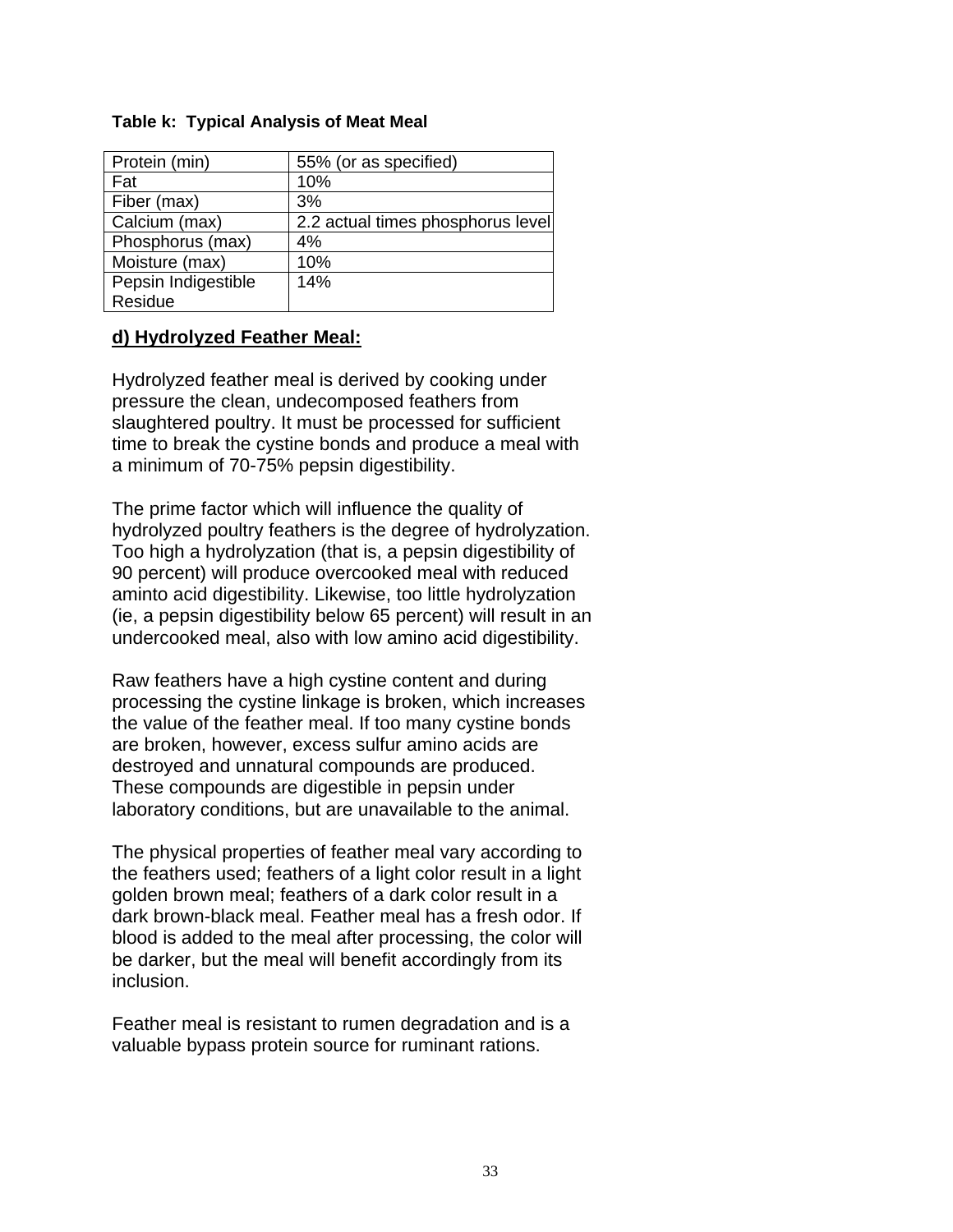#### **Table l: Typical Analysis of Feather Meal**

| Protein                   | 80%   |
|---------------------------|-------|
| Phosphorus                | 0.75% |
| Fat                       | 5%    |
| Ash                       | 4%    |
| Fiber (max)               | 4%    |
| Moisture (max)            | 10%   |
| Pepsin Digestibility min) | 75%   |

The protein content of feather meal is about 80 percent.

The fat content in feather meal varies significantly depending on contamination of the feathers with skin tissue. High quality feather meal should contain less than 5 percent fat.

Moisture should not exceed 10 percent. Very low moisture content may indicate overheating, which would destroy amino acids.

Its digestibility will vary with type of equipment used to process feather meal. If properly hydrolyzed (under pressure), the digestibility will be around 80 percent.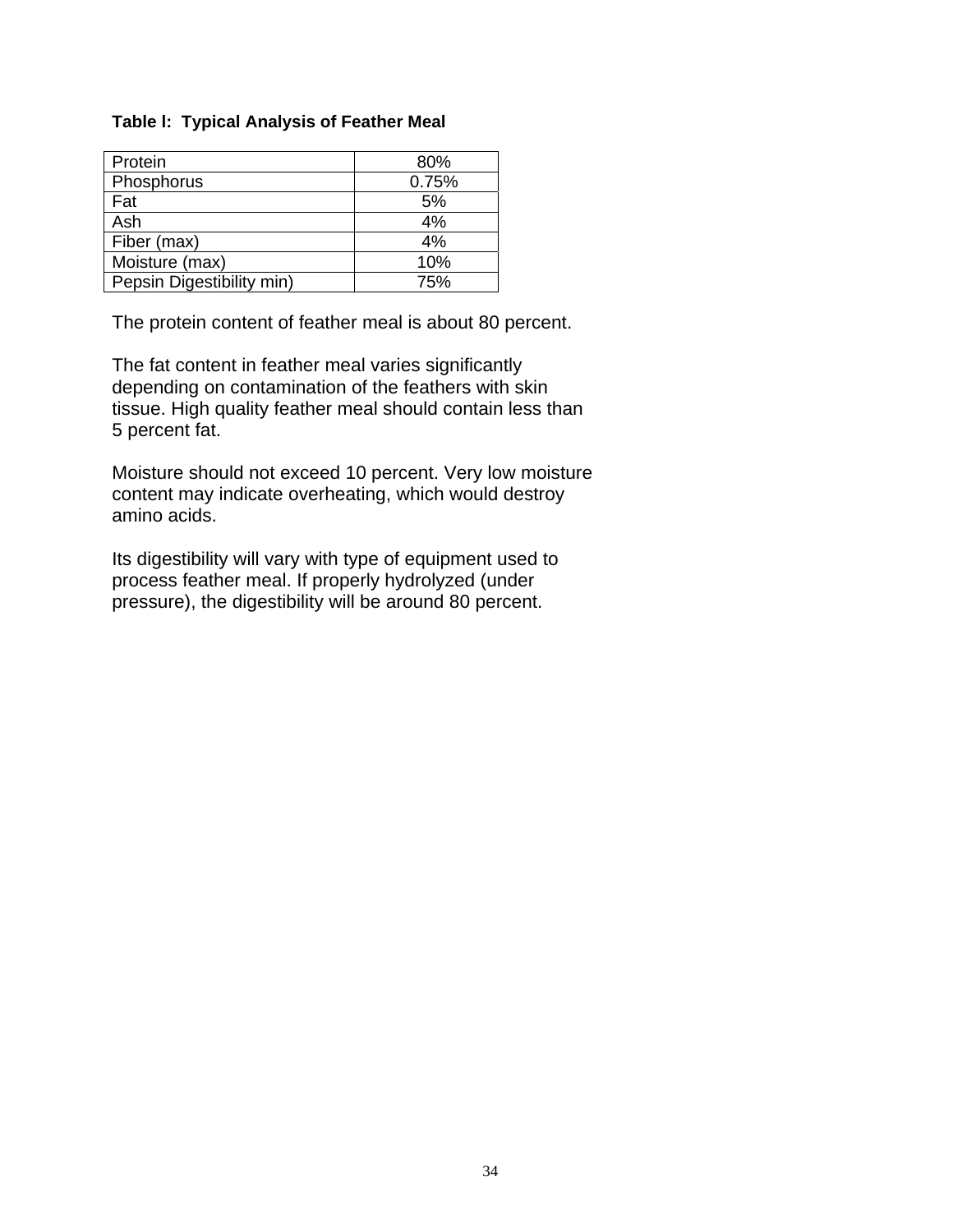#### **e) Poultry By-Product Meal:**

**(i) Poultry By-Product Meal** consists of the ground rendered parts of the carcasses of slaughtered poultry, such as heads, feet, undeveloped eggs and intestines, exclusive of feathers, except in such trace amounts as might occur unavoidably in good manufacturing practices.

With consumers purchasing poultry meat cuts rather than whole carcasses, the protein content of the poultry byproduct meal approximates 58 percent, reflecting the higher bone content of the raw material. Adulteration with raw feathers will alter the amino acid content and decrease digestibility.

This product should be treated with an anti-oxidant immediately after processing to ensure fat stability.

Poultry by-product meal will be golden to medium brown in color, with a fresh poultry odor. The product may be used as an amino acid source in formulating feeds for all classes of poultry, livestock, many exotic animals and pet foods.

| Protein        | 58% |
|----------------|-----|
| Fat            | 11  |
| Fiber (max)    | 3%  |
| Ash (max)      | 18% |
| Moisture (max) | 10% |

#### **Table m: Typical Analysis of Poultry By-Product Meal**

**(ii) Low ash poultry meal:** The principal sources of raw material come from unused chicken and turkey materials created at each level of the meat processing chain. Chicken and turkey skin, carcasses, offal, and fat are collected and processed daily.

Various processing methods are employed to remove mineral containing components resulting in a product with reduced mineral content, increased digestibility and increased levels of essential amino acids. Benefits include renal health in pets and improved water quality of intensive aquaculture systems. The product is golden brown, having a typical poultry meal aroma.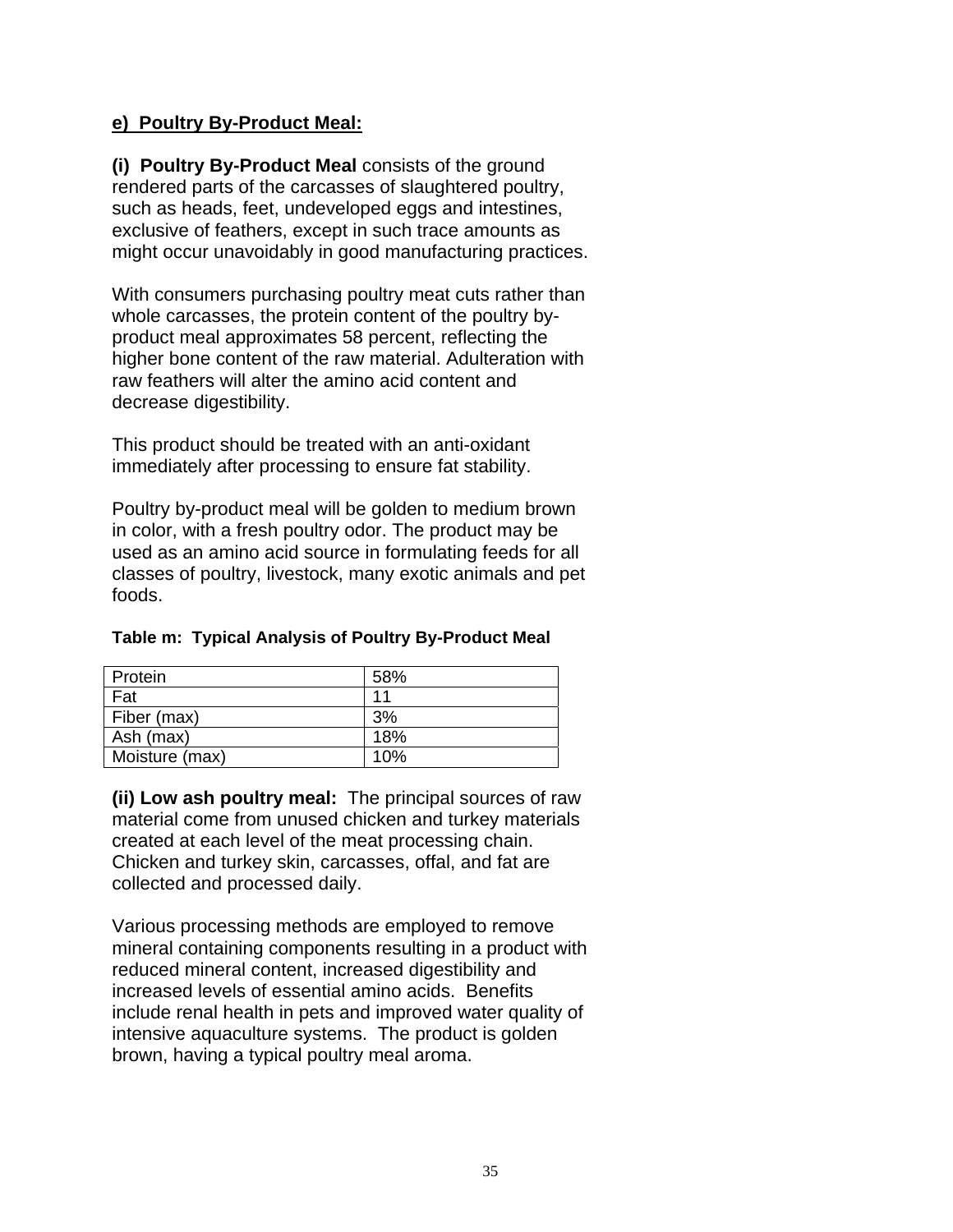| <b>Item</b>          | Target % | Minimum % | Maximum % |
|----------------------|----------|-----------|-----------|
| <b>Crude Protein</b> | 68.      | 66.0      | 73.5      |
| Moisture             |          | 3.0       | 6.0       |
| <b>Crude Fat</b>     | 15.      | 13.0      | 18.0      |
| <b>Crude Fiber</b>   |          |           | 3.0       |
| Ash                  | 9.       | 8.0       | 11.0      |
| Ca/P ratio           | :2>      |           |           |
| Phosporus            |          | 1.1       | 2.2       |
| Pepsin digestibility | 89       | 85.0      |           |

#### **Table n: Typical Analysis of Low Ash Poultry Meal**

#### **f) Blood Meal:**

Blood meal is a finely ground protein residue derived from clean, fresh blood, excluding all extraneous material such as hair, stomach belchings and urine except in such traces as might occur unavoidably in good manufacturing process.

Moisture is removed from the crude blood by dewatering, followed by ring, flash or spray drying.

The method of drying blood is probably the greatest single factor that will influence the quality of the finished product. Sustained high drying temperatures can bind or inactivate a large percentage of the lysine, as well as other amino acids, making them unavailable to monogastric animals. Spray drying is one method that produces blood meal that is highly digestible. Lysine digestibility improves as the method of drying moves from ring drying <flash drying<spray drying.

In many regions, the plasma is harvested from whole blood, resulting in plasma proteins and blood cells, which are usually spray dried. Both products are high in quality and are primarily used in diets for young pigs or in milk replacers.

The protein content of whole blood meal is at least 80 percent and the protein digestibility is a minimum of 95 percent.

Blood products are a rich source of essential amino acids for swine and poultry. Whole blood is a prime example of a highly undegradable protein for ruminants with more than 75 percent of the protein bypassing to the small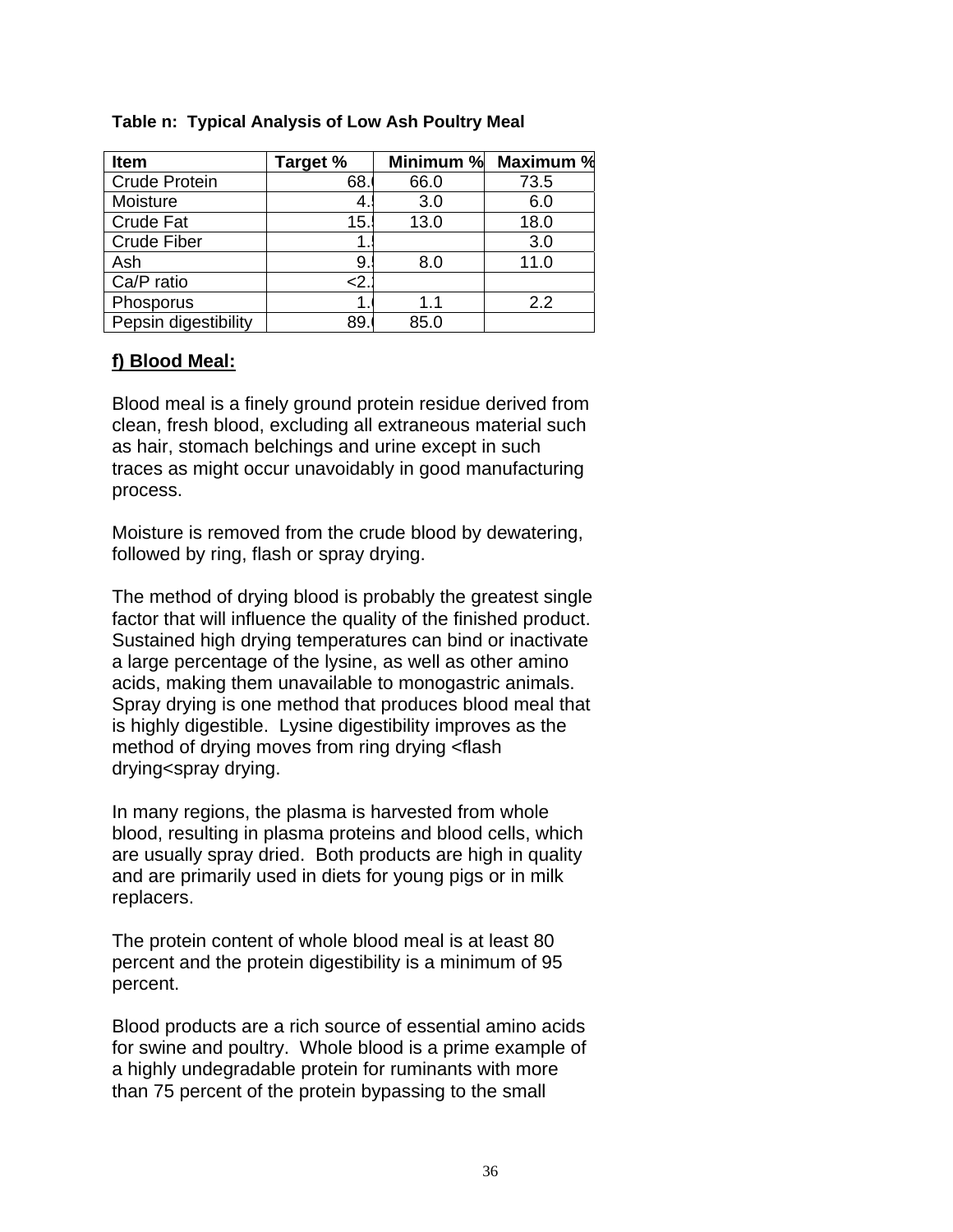intestine. This bypassed protein has a good quality of amino acids that are highly digestible in the lower gut. The product may be used as a protein source in formulating feeds for all classes of poultry, livestock, many exotic animals and some species of fish.

| Protein            | 85%          |
|--------------------|--------------|
| Fat(min-max)       | $0.5 - 2.0%$ |
| Fiber (max)        | 2%           |
| Ash (max)          | 5%           |
| Moisture (max)     | 10%          |
| Lysine (total)     | 6%           |
| Lysine (available) | 80-90%       |

#### **Table o: Typical Analysis of Blood Meal**

#### **Table p: Physical Properties of Blood Meal**

| Color      | - uniform, reddish brown                          |
|------------|---------------------------------------------------|
| Odor       | - fresh                                           |
| Texture    | - Fine granulose, 98% to pass a US<br>No10 Screen |
| Solubility | - Insoluble in water                              |

#### **g) Specialized Protein Blends:**

These are blends that can contain blood meal, feather meal, meat and bone meal, meat meal, and poultry by-product meal designed to contribute specific nutrient advantages to the diets of various species. Specific advantages might include cost effective contributions of metabolizable protein, available phosphorus, and digestible amino acids.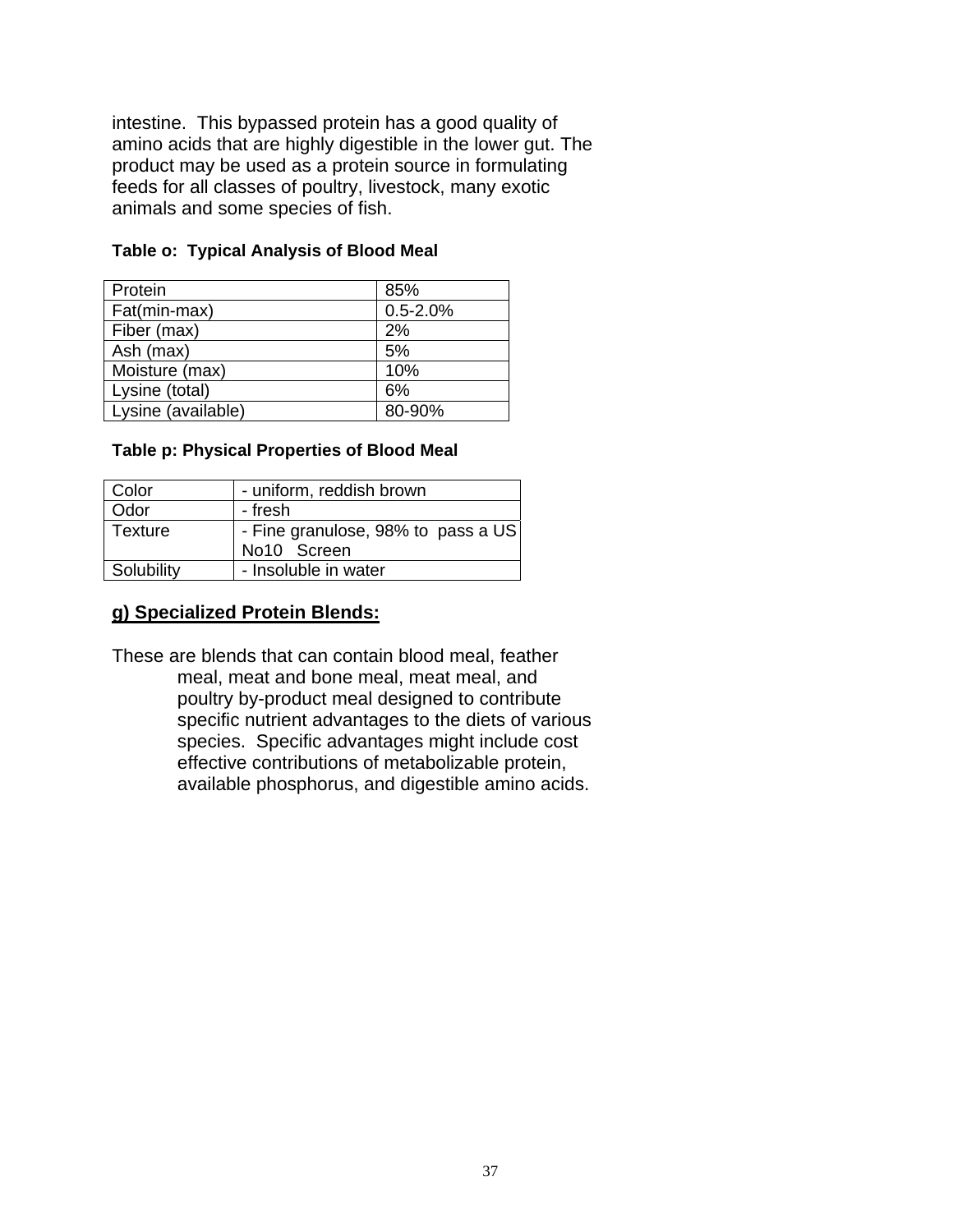## **2.2 Quality Control Tests and Specifications for Animal Proteins**

### **a) Protein:**

While most meat-and-bone-meals are sold on the basis of 50 percent protein there are instances where meals can be sold containing other protein levels.

An accurate knowledge of rendered animal proteins content and biological availability to poultry and swine is essential. Apparent digestibilities of amino acids are determined at the end of the small intestine and called 'ileal' digestibilites. Some representative apparent ileal digestibility values of the rendered animal protein products are shown in the following table.

## **b) Fat:**

The fat content of meat-and-bone-meal is the residual fat left in the product after centrifuging and pressing, it usually averages eight to12 percent.

#### **c) Moisture:**

The moisture content in meat-and-bone-meal is the residual water after the raw material has been cooked and it usually varies between three to five percent. If it is low (one to two percent) it could indicate over cooking.

Moisture content of the meal is critical in rendering operations. High moisture content will adversely affect the quality of the meal so the moisture content is limited to a maximum of 10 percent.

There are several ways to analyze for moisture. For example, a sample can be placed in a forced-air oven at 105°C for two hours and the moisture calculated by weight difference. Another method could be to use a moisture balance which gives the percentage of moisture in about fifteen minutes. The quickest method is to place a sample in the Neotec moisture machine and in a few seconds get a moisture content reading.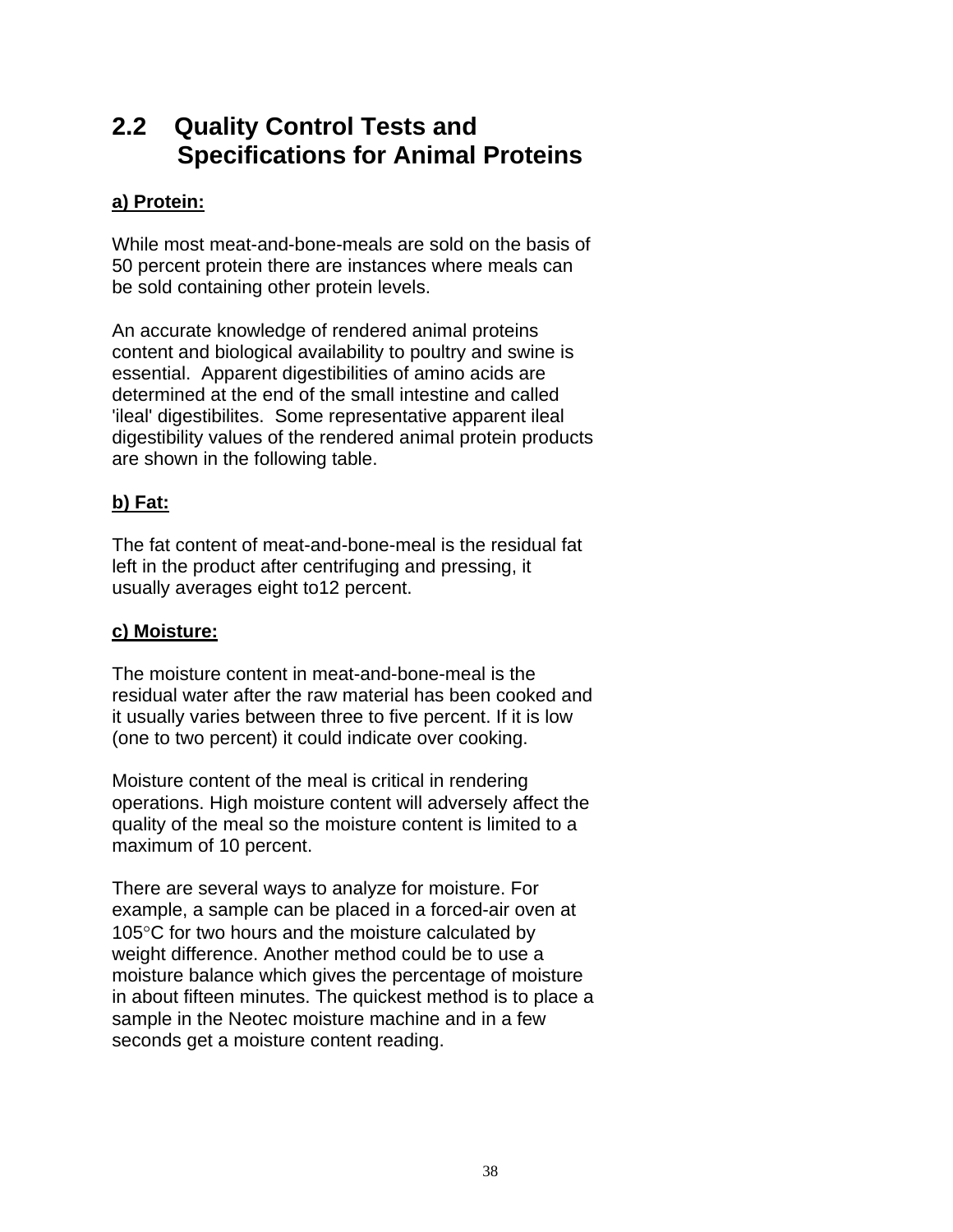### **d) Fiber:**

Fiber is a relatively insoluble carbohydrate, such as cellulose or other structural carbohydrates that are not easily digested.

The crude fiber content in meat-and-bone-meal normally runs below three percent and is present due to remnants of vegetable material found in the rendered offal. This low level has no nutritional relevance. By contrast, soybean meal contains four to seven percent crude fiber which does impact its utilization by baby pigs and many species of fish.

### **e) Pesticide Residues:**

Reputable renderers have implemented Good Manufacturing Practices that prevent accidental contamination of rendered products by exposure to crop chemicals and PCBs. Hazard Analysis and Critical Control Point plans dictate products are not released for sale until being certified that US Food and Drug Administration tolerances are not exceeded. Some of these pesticide residues and their maximum tolerances are: DDT, DDD, DDE 0.5ppm, Dieldrin - 0.3ppm; PCB - 2.0ppm. The method of analysis is by gas chromatography.

## **f) Salmonella:**

Samonella is ubiquitous. There are more than 2,200 salmonella serovars and even though all may potentially produce disease, the reality is that only about 10-15 serovars are routinely isolated in the majority of clinical salmonellosis in humans and livestock/ poultry.

Although many government recommendations call for zero tolerance on salmonella in any feed ingredient, the most common source of salmonella contamination in livestock and poultry is from other animals. A 1993 survey by the FDA reported that the likelihood of vegetable or animal based proteins testing positive for Salmonella was nearly the same.

Salmonella are readily killed by temperatures used in traditional rendering processes. However, post-process contamination during handling, storage and transportation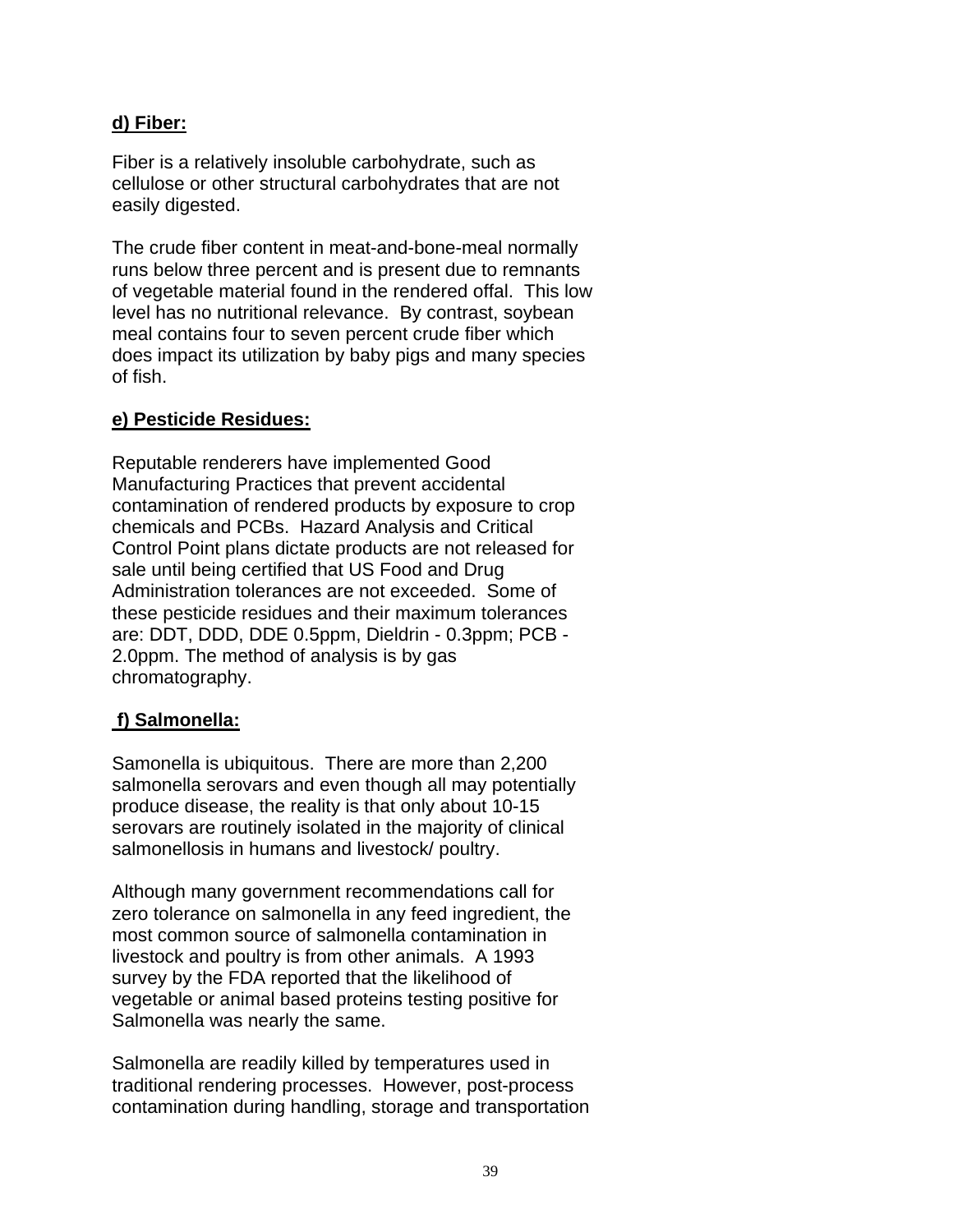can still occur just as it does with any feed ingredient. Currently the only method available to prevent Salmonella contamination of feeds or feed ingredients during transport and storage is through chemical treatments that provide residual activity during this period of time

Salmonella are sometimes isolated from rendered animal protein meals, but research findings indicate that the Salmonella isolates from rendering are not the serovars that traditionally cause disease in livestock/poultry and humans. Nonetheless, the Animal Protein Producers Industry (the product safety arm of the North American rendering industry) has recommended the development of Good Manufacturing Practices and Hazard Analysis & Critical Control Points plans for the control of potential product safety hazards like Salmonella.

### **g) Digestibility:**

This is the percentage of feedstuff taken into the digestive tract that is absorbed into the body. Meat-and-bone-meal will have a digestibility of 85 percent or higher.

The digestible protein can be reduced by above average content of materials such as hooves, horns, hair and raw feathers.

## **h) Calcium/Phosphorus:**

The calcium/phosphorus ratio in meat-and-bone-meal is 2:1 with the actual content being about 9 percent calcium and 4.5 percent phosphorus, although the percentage varies from one renderer to another depending on the composition of their raw material.

The high phosphorus availability of meat and bone meal is one of its major nutritional advantages. NCR cites 90% for swine. For poultry, phosphorous from meat and bone meal is as available as that from monosodium phosphate, dicalcium phosphate or mono-dicalcium phosphate.

## **i) Ash:**

This is the percentage of the residue (mineral matter) remaining after combustion at 600°C for two hours. Charring the sample at 300°C for 30 minutes prior to ashing helps prevent loss of ash during the initial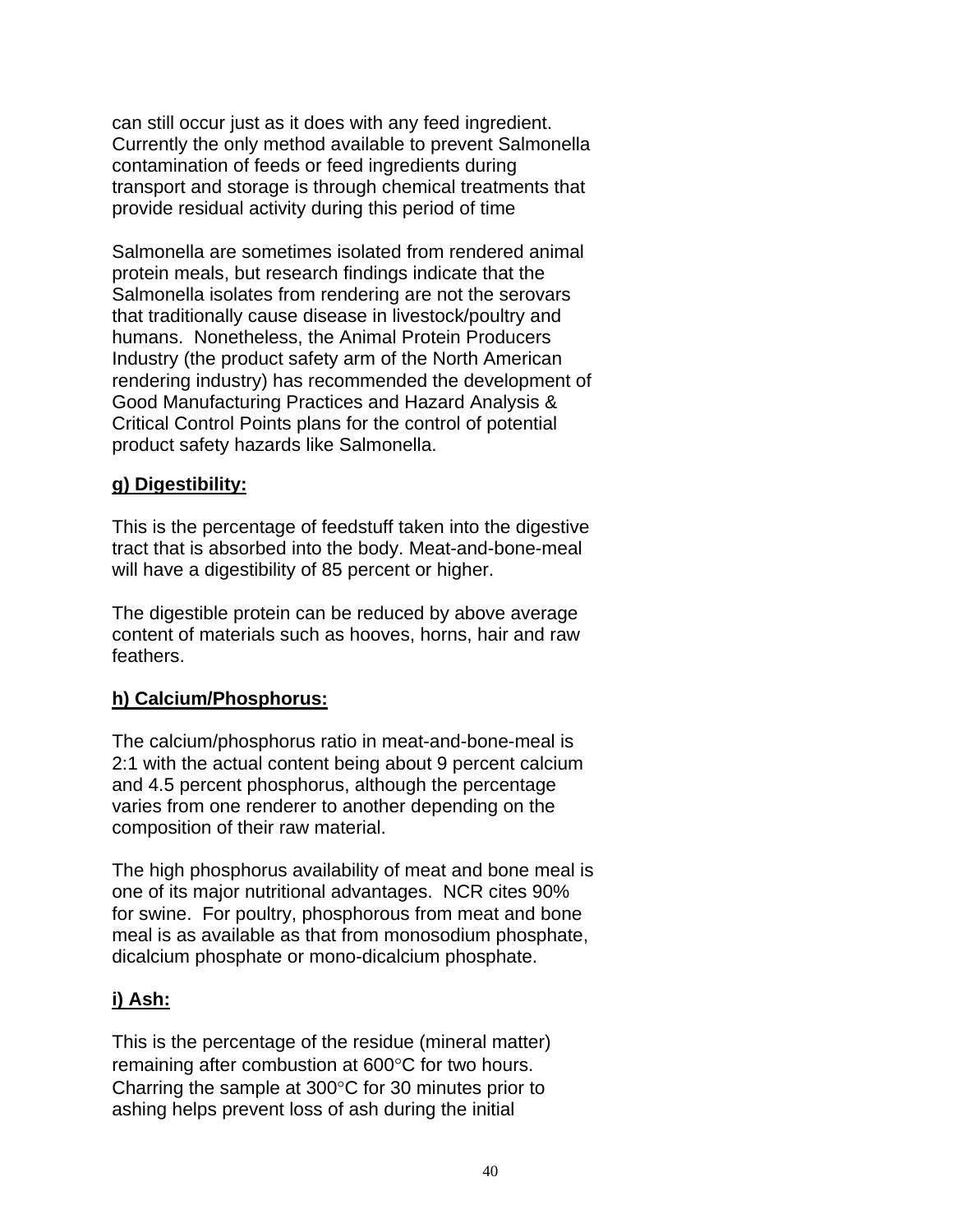combustion. The ash content varies from renderer to renderer reflecting the ratio of bone to soft tissue being processed and is inverse to protein content.

### **j) 10 Mesh Screen Test:**

This test determines whether the material from the cooker has been ground satisfactorily. 98 percent of the meatand-bone-meal should pass through a US #10 mesh screen (0.075 inch² opening or 1,910 micron particle size). Pet food manufactures pay particular attention to this test.

### **k) Microscopic Analysis:**

Used to check rendered protein products for impurities.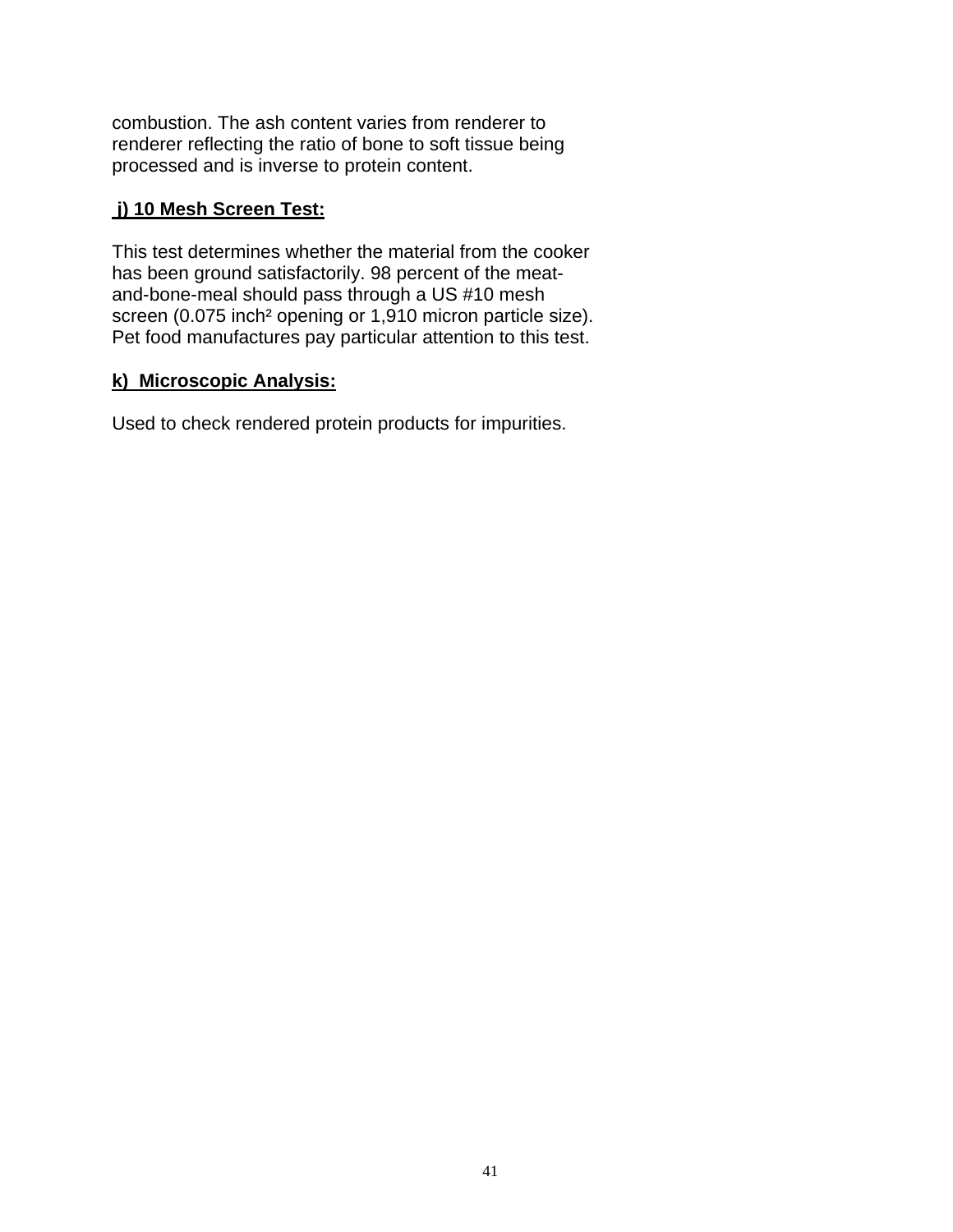|                              | <b>Meat and Bone</b><br>Meal                                        |                          | Whole<br>blood | <b>Spray dried</b><br>plasma | <b>Poultry byproduct</b><br>meal |                          |  |
|------------------------------|---------------------------------------------------------------------|--------------------------|----------------|------------------------------|----------------------------------|--------------------------|--|
|                              | $I$ leal <sup>a</sup>                                               | <b>True</b> <sup>b</sup> |                |                              | $\textsf{I}$ leal <sup>a</sup>   | <b>True</b> <sup>c</sup> |  |
| Lysine                       | 71                                                                  | 82                       | 94             | 86                           | 84                               | 76                       |  |
| Tryptophan                   | 57                                                                  | --                       | 92             | 92                           | 74                               |                          |  |
| Threonine                    | 64                                                                  | 79                       | 86             | 80                           | 74                               | 73                       |  |
| Methionine                   | 84                                                                  | 87                       | 84             | 63                           |                                  | 88                       |  |
| Cystine                      | 63                                                                  | 47                       |                | --                           |                                  | 54                       |  |
| Isoleucine                   | 68                                                                  | 89                       | 67             | 83                           | 79                               | 67                       |  |
| <b>Histidine</b>             | 68                                                                  | 82                       | 95             | 89                           | 80                               | 76                       |  |
| Arginine                     | 80                                                                  | 86                       | 90             | 86                           | 87                               | 82                       |  |
| <sup>a</sup> From Knabe 1996 |                                                                     |                          |                |                              |                                  |                          |  |
|                              | <sup>b</sup> From X. Wang and C. M. Parsons, 1998. Poultry Science, |                          |                |                              |                                  |                          |  |

*77:834* 

*c From M. L.Johnson et al., 1998. Journal of Animal Science, 76:1112* 

## **Table r: Nutrient composition of animal protein meals (average\*)**

|                        | <b>Meat</b><br>meal | Meat &<br>bone meal | <b>Hydrolysed</b><br>feather meal | <b>Poultry</b><br>by-product<br>meal | <b>Blood</b><br>meal |
|------------------------|---------------------|---------------------|-----------------------------------|--------------------------------------|----------------------|
| Crude Protein %        | 55                  | 50                  | 80                                | 60                                   | 85                   |
| Crude Fat%             | 10                  | 10                  | 6                                 | 12                                   |                      |
| Crude Friber %         | $\overline{2}$      | 3                   | 3                                 | 2.10                                 |                      |
| Crude Ash %            | 15                  | 28.80               | 2.80                              | 15.50                                | 4.50                 |
| Moisture %             | 7.50                | 7.50                | 7.50                              | 6.50                                 | 9.50                 |
| Metabolizable Energy   | 2776                | 2444                | 3240                              | 3300                                 | 3420                 |
| (Kcal/kg)              |                     |                     |                                   |                                      |                      |
| $TND$ (g/kg)           | 78                  | 69                  | 82                                | 88                                   | 94                   |
| Calcium %              | 7.00                | 9.50                | 0.33                              | 4                                    | 0.30                 |
| Phosphorus %           | 3.50                | 4.50                | 0.55                              | 2.00                                 | 0.25                 |
| Methionine %           | 0.80                | 0.70                | 0.60                              | 1.20                                 | 0.60                 |
| Methionine & Cystine % | 1.15                | 1.05                | 3.60                              | 2.20                                 | 2.00                 |
| Lysine %               | 3.20                | 2.75                | 2.00                              | 2.70                                 | 7.00                 |
| Tryptophan %           | 0.50                | 0.50                | 0.50                              | 0.50                                 | 1.10                 |
| Choline (mg/kg)        | 2100                | 2000                | 1090                              | 5940                                 | 750                  |

\**Average values of U.S. commercial samples decreased by one-half standard deviation (SD) according to actual variability*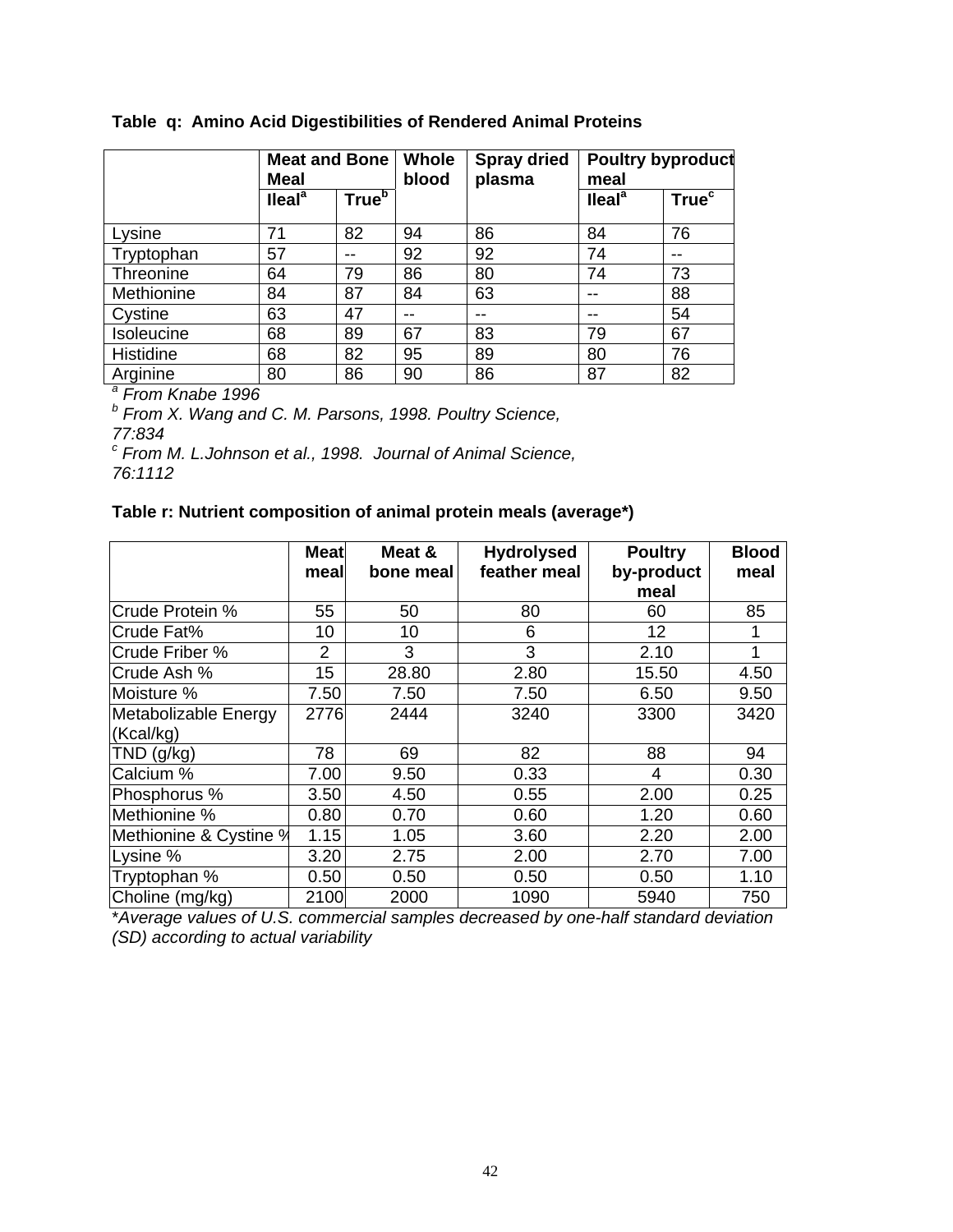#### **Table s: Solidification properties of saturated fats and triglycerides**

| Fat                                     | <b>Expansion tendency*</b>                                      |  |  |  |  |
|-----------------------------------------|-----------------------------------------------------------------|--|--|--|--|
| Vegetable fats - fully hydrogenated     |                                                                 |  |  |  |  |
| Cocoa butter                            | Not expanding                                                   |  |  |  |  |
| Coconut oil                             | Not expanding                                                   |  |  |  |  |
| Corn oil                                | Expanding                                                       |  |  |  |  |
| Cottonseed oil                          | Not expanding                                                   |  |  |  |  |
| Linseed oil                             | Expanding                                                       |  |  |  |  |
| Olive oil                               | Not expanding                                                   |  |  |  |  |
| Palm kernel oil                         | Not expanding                                                   |  |  |  |  |
| Palm oil                                | Not expanding                                                   |  |  |  |  |
| Peanut oil                              | Expanding                                                       |  |  |  |  |
| Rapeseed oil                            | Not expanding                                                   |  |  |  |  |
| Sesame oil                              | Expanding                                                       |  |  |  |  |
| Shea butter                             | Expanding                                                       |  |  |  |  |
| Soybean oil                             | Expanding                                                       |  |  |  |  |
| Sunflower oil                           | Expanding                                                       |  |  |  |  |
| Animal fats - fully hydrogenated        |                                                                 |  |  |  |  |
| <b>Butterfat</b>                        | Not expanding                                                   |  |  |  |  |
| Lard                                    | Expanding                                                       |  |  |  |  |
| <b>Tallow</b>                           | Not expanding                                                   |  |  |  |  |
| <b>Marine fats - fully hydrogenated</b> |                                                                 |  |  |  |  |
| Fish oil                                | Not expanding                                                   |  |  |  |  |
| Seal oil                                | Not expanding                                                   |  |  |  |  |
| <b>Esterified triglycerides -</b>       |                                                                 |  |  |  |  |
| Trilaurin                               | Expanding                                                       |  |  |  |  |
| Trimyristin                             | Expanding                                                       |  |  |  |  |
| Tripalmitin                             | Expanding                                                       |  |  |  |  |
| <b>Tristearin</b>                       | Expanding                                                       |  |  |  |  |
|                                         |                                                                 |  |  |  |  |
| Tristearopalmitin                       | Not expanding                                                   |  |  |  |  |
|                                         | *A fat is characterised as expanding if 250ml of the melted fat |  |  |  |  |

*significantly when left to solidify at 20*°*C, 40*°*C or 50*°*C.*